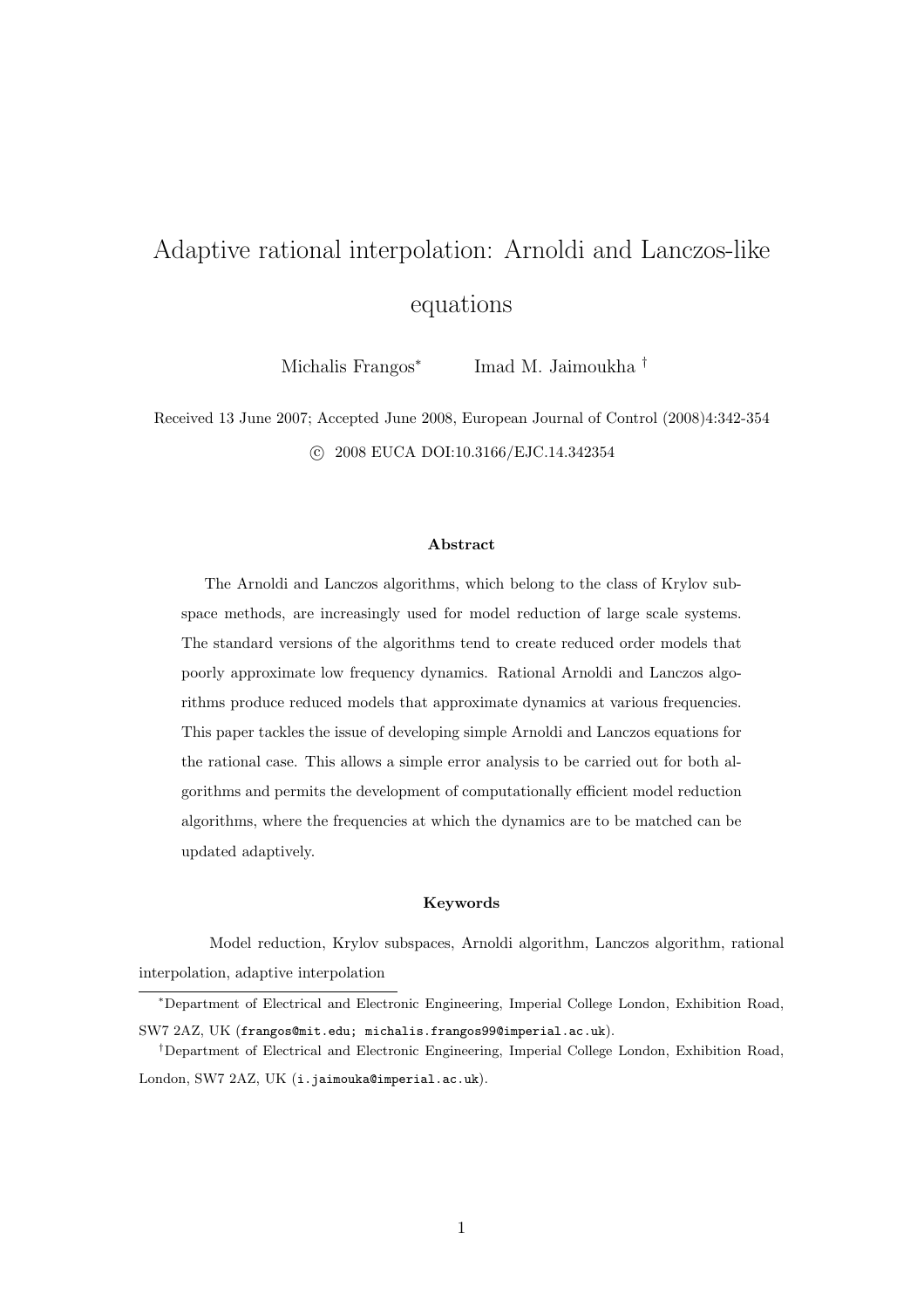# 1 Introduction

Consider a linear time-invariant single-input single-output system described by the equations

$$
Ex(t) = Ax(t) + Bu(t), \qquad y(t) = Cx(t) \tag{1}
$$

where  $x(t) \in \mathbb{R}^n$  denotes the state vector and  $u(t)$  and  $y(t)$  the scalar input and output signals, respectively. The system matrices  $A, E \in \mathbb{R}^{n \times n}$  are assumed to be large and sparse, and B,  $C' \in \mathbb{R}^n$ . These assumptions are met by large scale models in many applications. The transfer function for the system in (1) is denoted as  $G(s) = C(sE - A)^{-1}B$ . To simplify subsequent analysis and design based on the large nth order model in (1), the model reduction problem seeks an approximate mth order model of the form  $G_m(s) = C_m(sE_m - A_m)^{-1}B_m$ where  $E_m$ ,  $A_m \in \mathbb{R}^{m \times m}$ ,  $B_m$ ,  $C'_m \in \mathbb{R}^m$  and  $m < n$ . We also assume that E and  $E_m$  are non-singular.

Unlike many existing model reduction methods such as balanced truncation and Hankel norm approximations [2, 39], Krylov projection methods, and in particular the Arnoldi and Lanczos algorithms [4,7,26,27,36], exploit the sparsity of the large scale model and have been extensively used for model reduction of large scale systems; see [3, 8, 36] and the references therein. In these approaches,  $G_m(s)$  is computed such that it matches the moments of  $G(s)$ , that is the value of  $G(s)$  and its derivatives, at certain interpolation points. In the standard approaches, the moments are matched at  $\infty$  [3, 16]. The problem of interpolating around infinity is known in the literature as the partial realisation problem [19]. This has the advantage that, in the case that  $E = I_n$ , only matrix-vector products are needed in calculations involving the large matrix A. Furthermore, a set of equations known as the Arnoldi or Lanczos equations are satisfied and are useful for error analysis and restarts [22, 24, 25, 30, 37]. In [12] the Arnoldi and Lanczos equations are given for the two-sided Arnoldi and non-symmetric Lanczos algorithms, which are algorithms that produce Padé models [8] by interpolating the original system around infinity. A survey on Krylov space methods based on single point intepolating approximations can be found in [6] and the references therein.

The disadvantage is that single point interpolating approximations tend to approximate  $G(s)$ poorly at other frequencies unless the order of the approximation is increased considerably or certain types of restarts are introduced [30].

To ameliorate this problem rational Arnoldi and Lanczos algorithms [17, 21, 32–34] have been developed which produce reduced models that match the moments of  $G(s)$  at different frequencies. Notwithstanding the greatly improved approximation offered by the rational Arnoldi and Lanczos techniques, there are some outstanding issues that need to be addressed and are summarized below.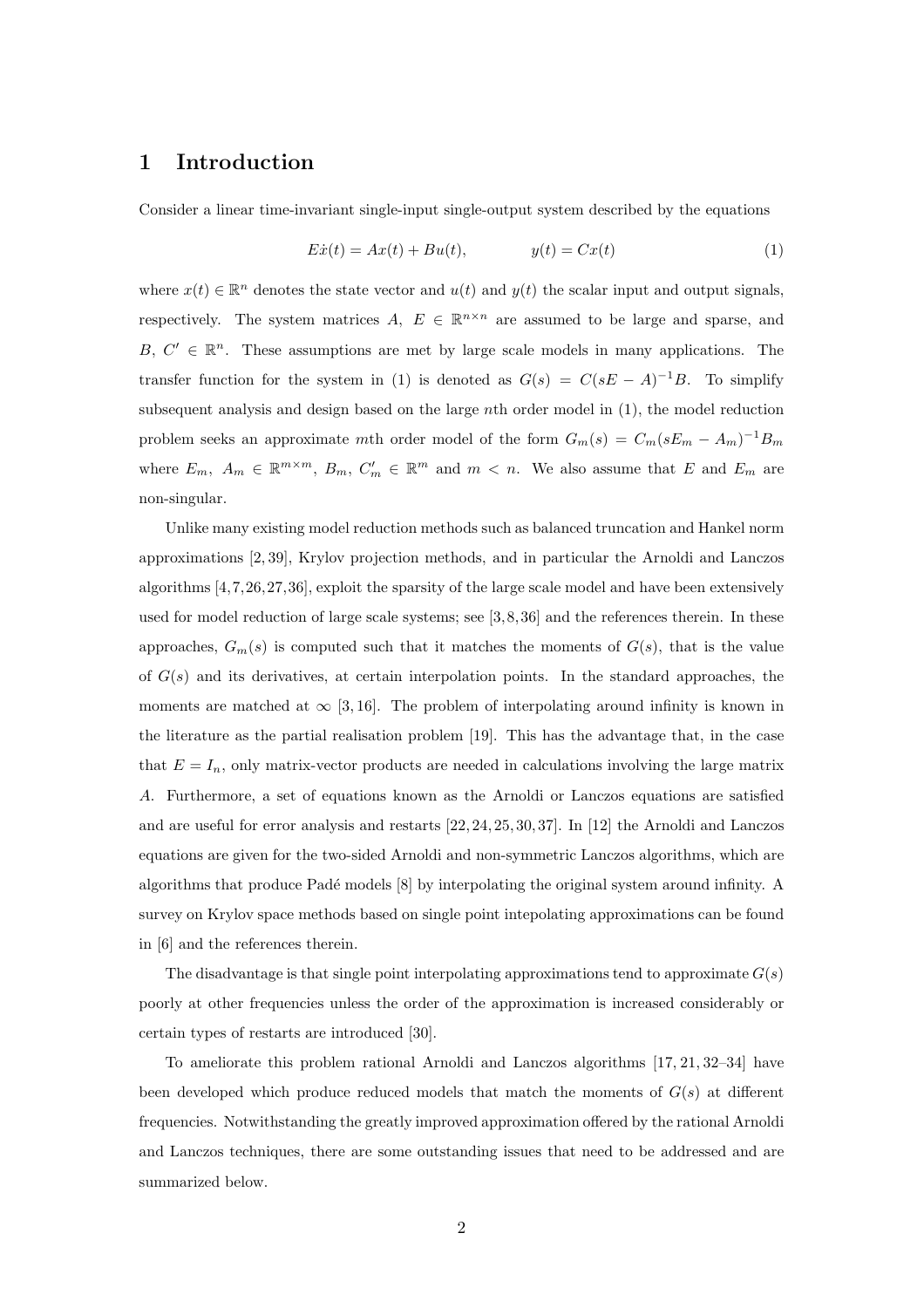- 1. No simple Arnoldi- and Lanczos-like equations have been derived in the literature in the rational case. The authors in [17, 18, 28, 34] derive equations that describe the rational algorithms; however these are not in the standard Arnoldi and Lanczos form.
- 2. No error analysis for the rational case has been derived comparable to the standard algorithms. This is important for deriving residual error expressions, perturbation analysis and for best choice of the interpolation frequencies.

The contribution of this paper is in addressing in detail each of these issues which were briefly described in [14]. Section 2 gives a review of approximation techniques by moment matching. The standard Arnoldi and the rational Arnoldi algorithms for moment matching are also described. In section 3 Arnoldi- and Lanczos-like equations for the rational case are derived. In section 4 the Arnoldi and Lanczos equations are used to give an error analysis for the rational case. Simple residual error expressions are derived and norm-bounded as well as linear fractional transformation perturbation analysis is given. In section 5 adaptive schemes based on the error analysis are described. Section 6 gives some numerical results to illustrate the adaptive methods developed in this paper. Finally section 7 gives our conclusions.

# 2 Krylov based methods for model reduction

## 2.1 Moment matching problem

The system in (1) can be expanded by Taylor series around an interpolation point  $s_0 \in \mathbb{C}$  as

$$
G(s) = \mu_0 + \mu_1(s - s_0) + \mu_2(s - s_0)^2 + \cdots
$$

where the Taylor coefficients  $\mu_i$  are known as the moments of the system around  $s_0$  and are related to the transfer function of the system and its derivatives evaluated at  $s_0$ . The approximation problem by moment matching is to find a lower order system  $G_m(s)$  with transfer function expanded as

$$
G_m(s) = \hat{\mu}_0 + \hat{\mu}_1(s - s_0) + \hat{\mu}_2(s - s_0)^2 + \cdots
$$

such that  $\mu_i = \hat{\mu}_i$ , for  $i = 0, 1, \dots, m$ .

To simplify the presentation of our results, we only consider the case when  $E = I_n$  and we will write  $G(s) = C(sI_n - A)^{-1}B \stackrel{s}{=} (A, B, C, 0)$  or

$$
G(s) \stackrel{s}{=} \left[ \begin{array}{c|c} A & B \\ \hline C & 0 \end{array} \right].
$$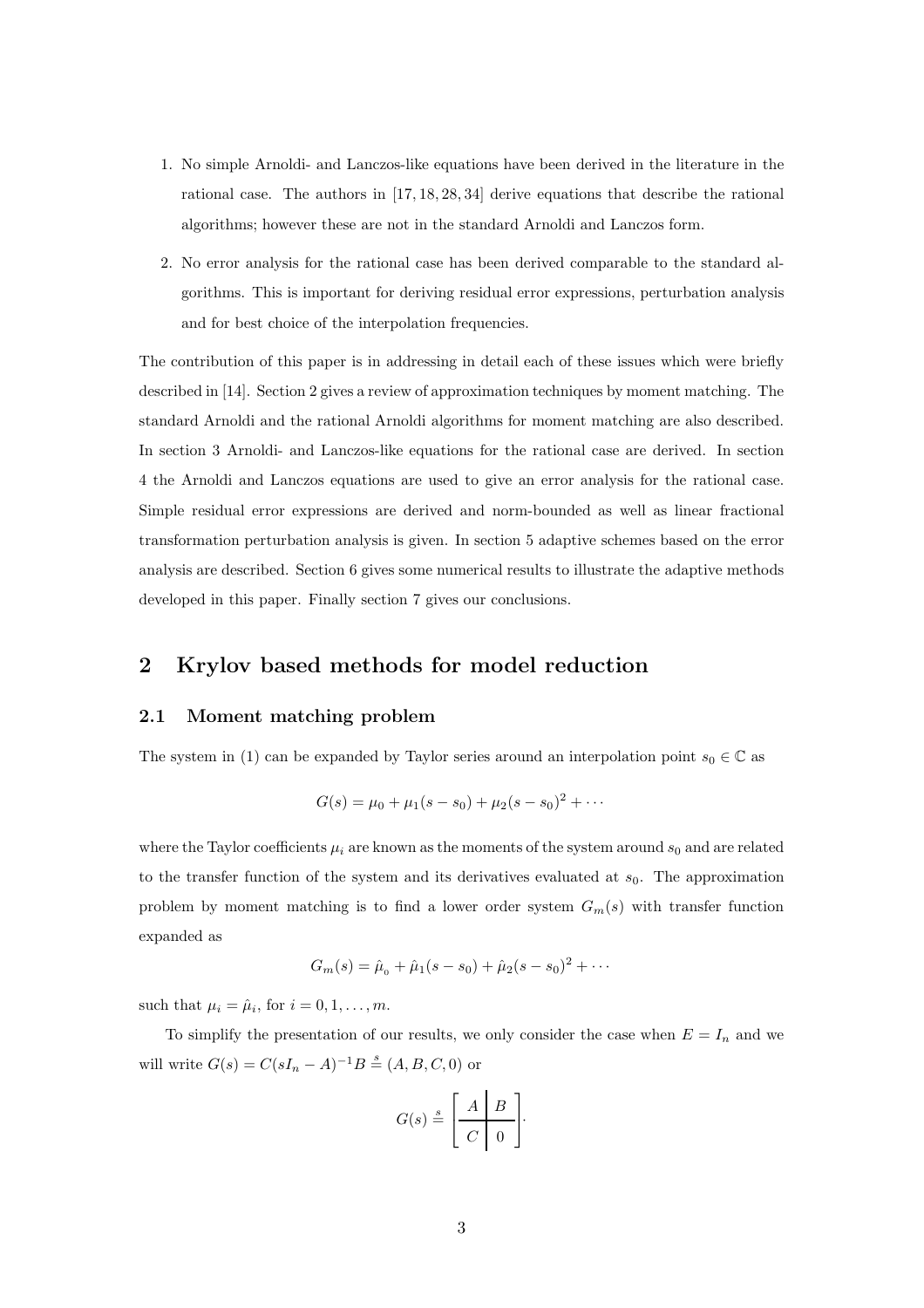In the case where  $s_0 = \infty$  the moments are called Markov parameters and are given by  $\mu_i = CA^iB$ . The moments around an arbitrary interpolation point  $s_0 \in \mathbb{C}$  are known as shifted moments and they are defined as  $\mu_i = C(s_0 I_n - A)^{-i} B$ .

A more general definition of approximation by moment matching is related to rational interpolation. By rational interpolation we mean that the reduced order system matches the moments of the original system at multiple interpolation points.

Let  $V_m$ ,  $W_m \in \mathbb{C}^{n \times m}$ . By projecting the states of the high order system with the projector

$$
P_m = V_m (W'_m V_m)^{-1} W'_m,
$$
\n(2)

assuming that  $E_m = W'_m V_m$  is non-singular, a reduced order model is obtained as:

$$
G_m(s) \stackrel{s}{=} \left[ \begin{array}{c|c} E_m^{-1} A_m & E_m^{-1} B_m \\ \hline C_m & 0 \end{array} \right] := \left[ \begin{array}{c|c} (W_m' V_m)^{-1} W_m' A V_m & (W_m' V_m)^{-1} W_m' B \\ \hline C V_m & 0 \end{array} \right]. \tag{3}
$$

A careful selection of  $V_m$  and  $W_m$  as the bases of certain Krylov subspaces results in moment matching. For  $A \in \mathbb{C}^{n \times n}$ ,  $B \in \mathbb{C}^n$ ,  $s \in \mathbb{C}$  and integer  $m > 0$  a Krylov subspace  $\mathcal{K}_m(A, B, s)$  is defined as

$$
\mathcal{K}_m(A, B, s) := \text{colsp}\left[ (sI_n - A)^{-1}B, (sI_n - A)^{-2}B, \dots, (sI_n - A)^{-m}B \right], \quad \text{if } s \neq \infty
$$
  

$$
\mathcal{K}_m(A, B, s) := \text{colsp}\left[ B, AB, \dots, A^{(m-1)}B \right], \quad \text{if } s = \infty
$$

where colsp denotes column span. If  $m = 0$ ,  $\mathcal{K}_m(A, B, s)$  is defined to be the empty set.

## 2.2 Standard Arnoldi methods

An iterative method for model reduction based on Krylov projections is the Arnoldi process. The two-sided Arnoldi process, given in Algorithm 1, constructs the bases  $V_m = [v_1, \ldots, v_m] \in \mathbb{C}^{n \times m}$ and  $W_m = [w_1, \ldots, w_m] \in \mathbb{C}^{n \times m}$  for the Krylov subspaces  $\mathcal{K}_m(A, B, \infty)$  and  $\mathcal{K}_m(A', C', \infty)$ , respectively, such that they are orthonormal, i.e.,  $V'_m V_m = W'_m W_m = I_m$ . We assume that no breakdown (or near breakdown) occurs in Algorithm 1 so that  $\|\hat{v}_j\| > \epsilon$  and  $\|\hat{w}_j\| > \epsilon$ , where  $\epsilon$ is a tolerance level, for  $j = 1, ..., m$  and  $W'_m V_m$  is non-singular. See [35] for more details on the breakdown of the Arnoldi algorithm. The following equations,

$$
AV_m = V_m H_m + v_{m+1} C_{V_m},
$$
  
\n
$$
BV'_m A = F_m W'_m + B_{W_m} w'_{m+1},
$$
  
\n
$$
C = K_m W'_m
$$

referred to as the Arnoldi equations hold [23, 25], where

$$
H_m = V'_m A V_m, \t C_{V_m} = v'_{m+1} A V_m, \t L_m = V'_m B,
$$
  
\n
$$
F_m = W'_m A W_m, \t B_{W_m} = W'_m A w_{m+1}, \t K_m = C W_m.
$$
\n(4)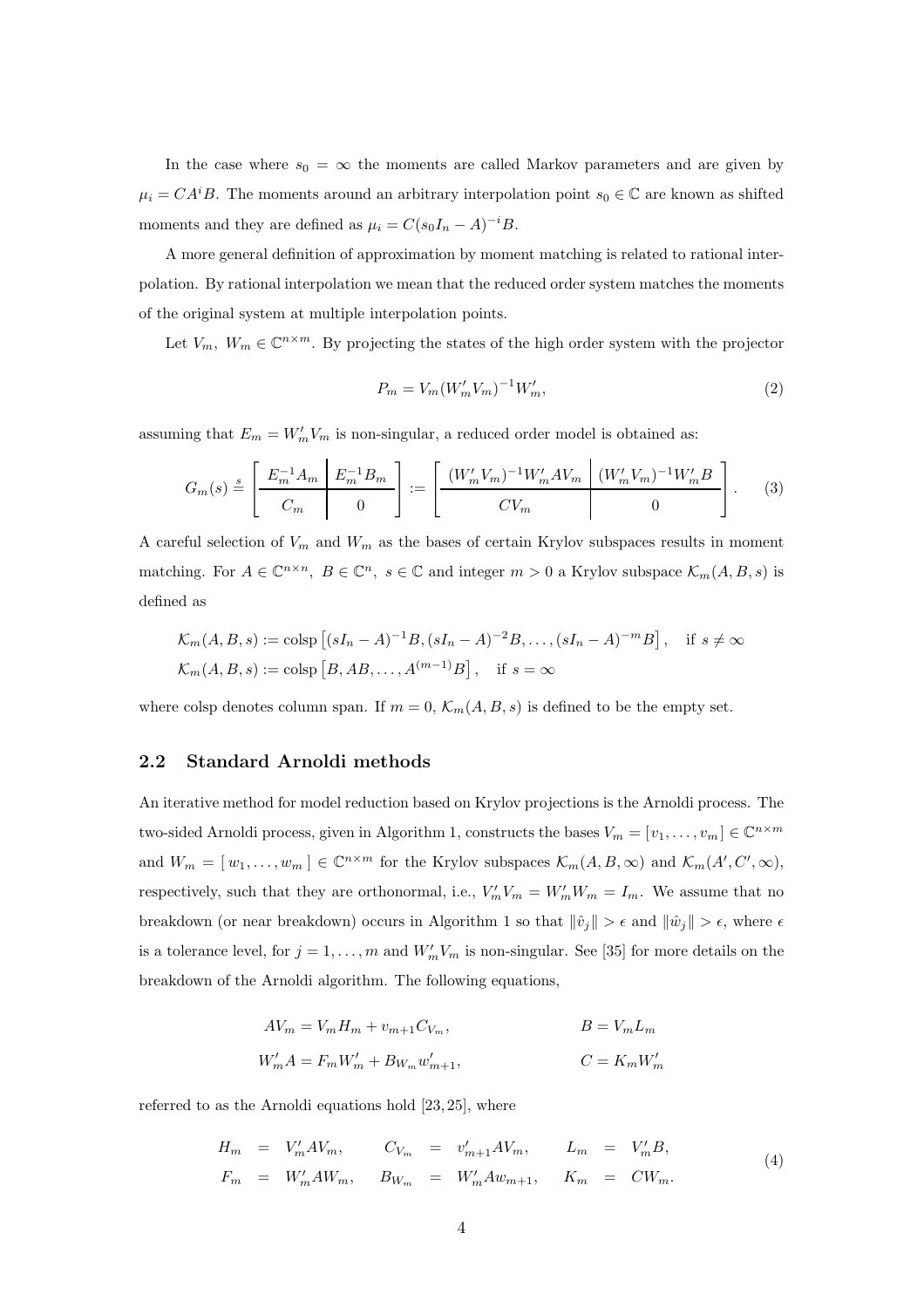Pre-multiplying the first set of the Arnoldi equations by  $W'_m$  and solving with respect to  $H_m$ and  $L_m$  we have that  $H_m = E_m^{-1}A_m - E_m^{-1}W_m'v_{m+1}C_{V_m}$  and  $L_m = E_m^{-1}B$ . Similarly postmultiplying the second set of the Arnoldi equations by  $V_m$  and rearranging results in  $F_m$  =  $A_m E_m^{-1} - B_{W_m} w'_{m+1} V_m E_m^{-1}$  and  $K_m = C_m E_m^{-1}$ , respectively. The standard Arnoldi equations can then be transformed to the following set of equations

$$
AV_m = V_m E_m^{-1} A_m + (I_n - P_m) v_{m+1} C_{V_m}, \qquad B = V_m E_m^{-1} B_m \qquad (5)
$$

$$
W'_m A = A_m E_m^{-1} W'_m + B_{W_m} w'_{m+1} (I_n - P_m), \qquad C = C_m E_m^{-1} W'_m \qquad (6)
$$

where  $E_m$ ,  $A_m$ ,  $B_m$  and  $C_m$  are defined in (3) and where  $P_m$  is defined in (2).

The bases  $V_m$  and  $W_m$  are constructed such that  $\mathcal{K}_m(A, B, \infty) \subseteq \text{colsp}(V_m)$  and  $\mathcal{K}_m(A', C', \infty) \subseteq$  $\cosh(W_m)$  and so the reduced order system  $G_m(s)$ , defined in (3), matches the first 2m Markov parameters of  $G(s)$  [18]. The approximation forward error  $\epsilon(s) := G(s) - G_m(s)$  can be shown

#### Algorithm 1 Basic Arnoldi algorithm

1: Inputs: system data  $A, B, C$ , reduced order m and tolerance  $\epsilon > 0$ 2: Initialise:  $V_m = [ ]; W_m = [ ]; \hat{v}_1 = B; \hat{w}_1 = C';$ 3: if  $\{\|\hat{v}_1\| < \epsilon \text{ or } \|\hat{w}_1\| < \epsilon\}$ , Stop, end 4:  $v_1 = \hat{v}_1/\|\hat{v}_1\|$ ;  $w_1 = \hat{w}_1/\|\hat{w}_1\|$ ; 5: for  $j = 1 \rightarrow m$ 6:  $V_m = [V_m \ v_i]; \ W_m = [W_m \ v_i];$ 7:  $\hat{v}_{j+1} = Av_j - V_m V'_m Av_j; \ \hat{w}_{j+1} = A' w_j - W_m W'_m A' w_j;$ 8: if  $\{\|\hat{v}_{i+1}\| < \epsilon \text{ or } \|\hat{w}_{i+1}\| < \epsilon\}$ , Stop, end 9:  $v_{j+1} = \hat{v}_{j+1}/\|\hat{v}_{j+1}\|; \ \ w_{j+1} = \hat{w}_{j+1}/\|\hat{w}_{j+1}\|;$ 10: end 11: Outputs:  $V_m = \{v_1, \ldots, v_m\}; W_m = \{w_1, \ldots, w_m\};$ 

to be

$$
\epsilon(s) = R_C(s)'(sI_n - A)^{-1}R_B(s),\tag{7}
$$

where  $R_C(s)$  and  $R_B(s)$ , known as the residual errors, are given by

$$
R_B(s) = B - (sI_n - A)V_m X_m(s), \qquad R_C(s) = C' - (sI_n - A)'W_m Y_m(s), \tag{8}
$$

and where  $Y_m(s)$  and  $X_m(s)$  are the solutions of the system of equations

$$
(sE_m - A_m)X_m(s) = B_m, \t(sE_m - A_m)Y_m(s) = C'_m \t(9)
$$

and satisfy the Petrov-Galerkin conditions  $W'_m R_B(s) = V'_m R_C(s) = 0$ .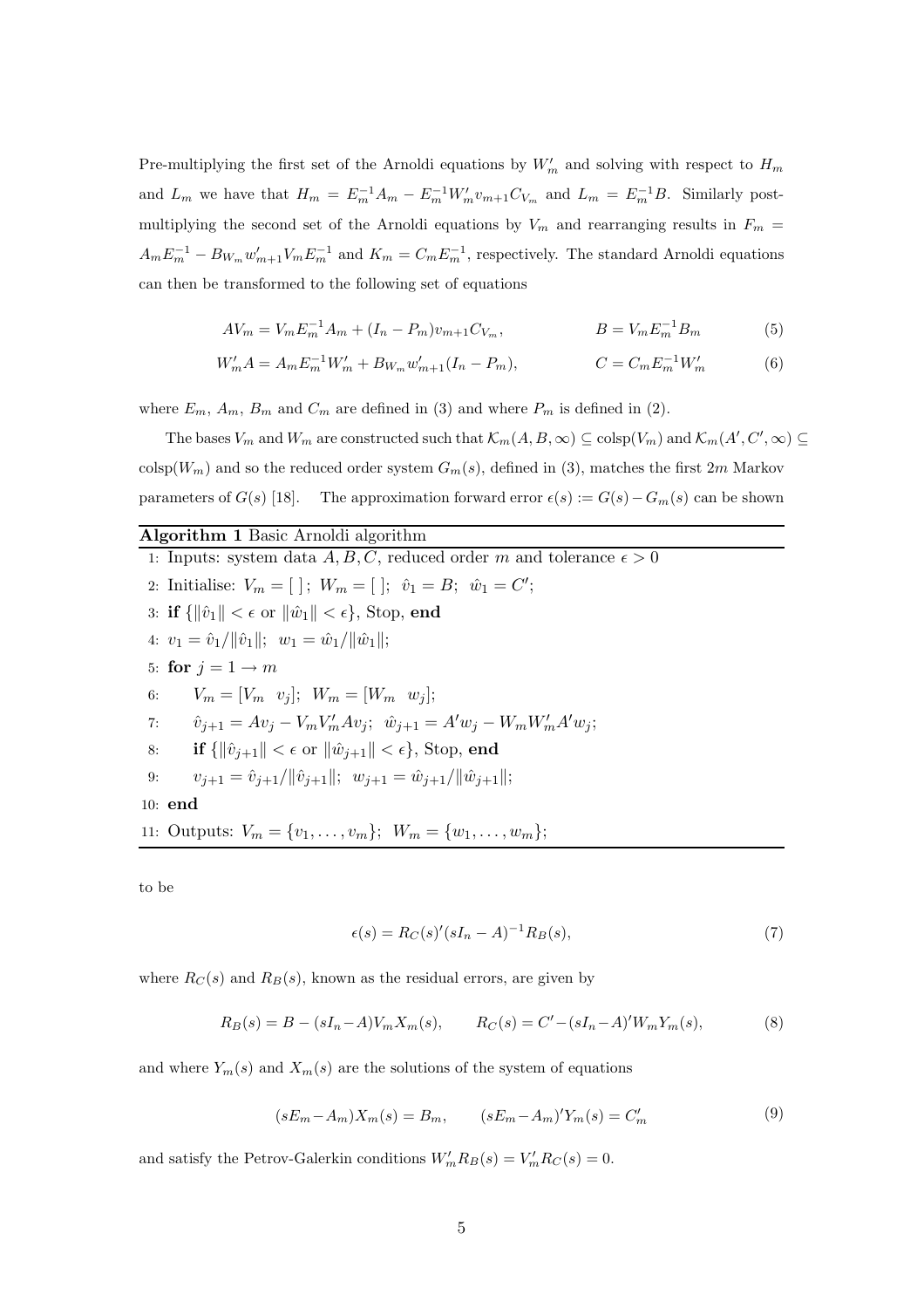Using the Arnoldi equations, the expressions for the residual errors can be simplified as

$$
R_B(s) = (I_n - P_m)v_{m+1}C_{V_m}(sE_m - A_m)^{-1}B_m = v_{m+1}C_{V_m}(sI_m - H_m)^{-1}L_m
$$
 (10)

$$
R_C(s)' = C_m(sE_m - A_m)^{-1}B_{W_m}w'_{m+1}(I_n - P_m) = K_m(sI_m - F_m)^{-1}B_{W_m}w'_{m+1},
$$
 (11)

which involve terms related to the reduced order system only.

## 2.3 The rational Arnoldi method

The rational Arnoldi procedure [32–34] is an algorithm for constructing orthonormal bases of the union of Krylov subspaces. Let  $V_m$ ,  $W_m \in \mathbb{C}^{n \times m}$  be the bases of such subspaces and let  $P_m$ be a projector defined as  $P_m = V_m (W'_m V_m)^{-1} W'_m$ . Applying this projector on the system in (1) a reduced order system is obtained with a transfer function as in (3). The next result shows that a proper selection of Krylov subspaces will result in reduced order systems that matches the moments of the system at given interpolation frequencies.

**Theorem 2.1.** [18] Let  $S = \{s_1, s_2, \ldots, s_K\} \subset \mathbb{C}$  and  $\tilde{S} = \{\tilde{s}_1, \tilde{s}_2, \ldots, \tilde{s}_K\} \subset \mathbb{C}$  be two sets of distinct interpolation points, with multiplicities  $m_{s_1}, m_{s_2}, \ldots, m_{s_K}$ , and  $\tilde{m}_{s_1}, \tilde{m}_{s_2}, \ldots, \tilde{m}_{s_{\tilde{K}}},$ respectively. Suppose that  $V_m$ ,  $W_m \in \mathbb{C}^{n \times m}$  satisfy

$$
\operatorname{colsp}(V_m) \supseteq \mathcal{K}_{m_{s_1}}(A, B, s_1) \cup \cdots \cup \mathcal{K}_{m_{s_K}}(A, B, s_K)
$$

$$
\operatorname{colsp}(W_m) \supseteq \mathcal{K}_{m_{\tilde{s}_1}}(A', C', \tilde{s}'_1) \cup \cdots \cup \mathcal{K}_{m_{\tilde{s}_K}}(A', C', \tilde{s}'_{\tilde{K}})
$$

where  $\sum_{k=1}^{K} m_{s_k} = \sum_{k=1}^{K} \tilde{m}_{s_k} = m$ . Then, assuming that  $(sI_n - A)^{-1}$  exists for all  $s \in S \cup \tilde{S}$ ,

- if  $s_i = \tilde{s}_j$ ,  $G_m(s)$  matches the first  $m_{s_i} + \tilde{m}_{\tilde{s}_j}$  moments of  $G(s)$  at  $s_i$
- if  $s_i \neq \tilde{s}_j$ ,  $G_m(s)$  matches the first  $m_{s_i}$  moments of  $G(s)$  at  $s_k$  and the first  $\tilde{m}_{\tilde{s}_j}$  moments of  $G(s)$  at  $\tilde{s}_k$ , respectively.

The rational Arnoldi algorithm is given in Algorithm 2. For simplicity of presentation we assume that  $m_{s_k} = m_{\tilde{s}_k}$  and also it is assumed that  $s_i \neq s_j$  and  $\tilde{s}_i \neq \tilde{s}_j$  for  $i \neq j$ .

## 3 Arnoldi-like equations in the rational case

Many of the results based on Krylov subspaces follow from the Arnoldi and Lanczos equations. A main contribution of this work is to derive, with minimum additional effort, the corresponding equations for the rational version of these algorithms [14, 15].

The following result derives such a set of equations for the Arnoldi process.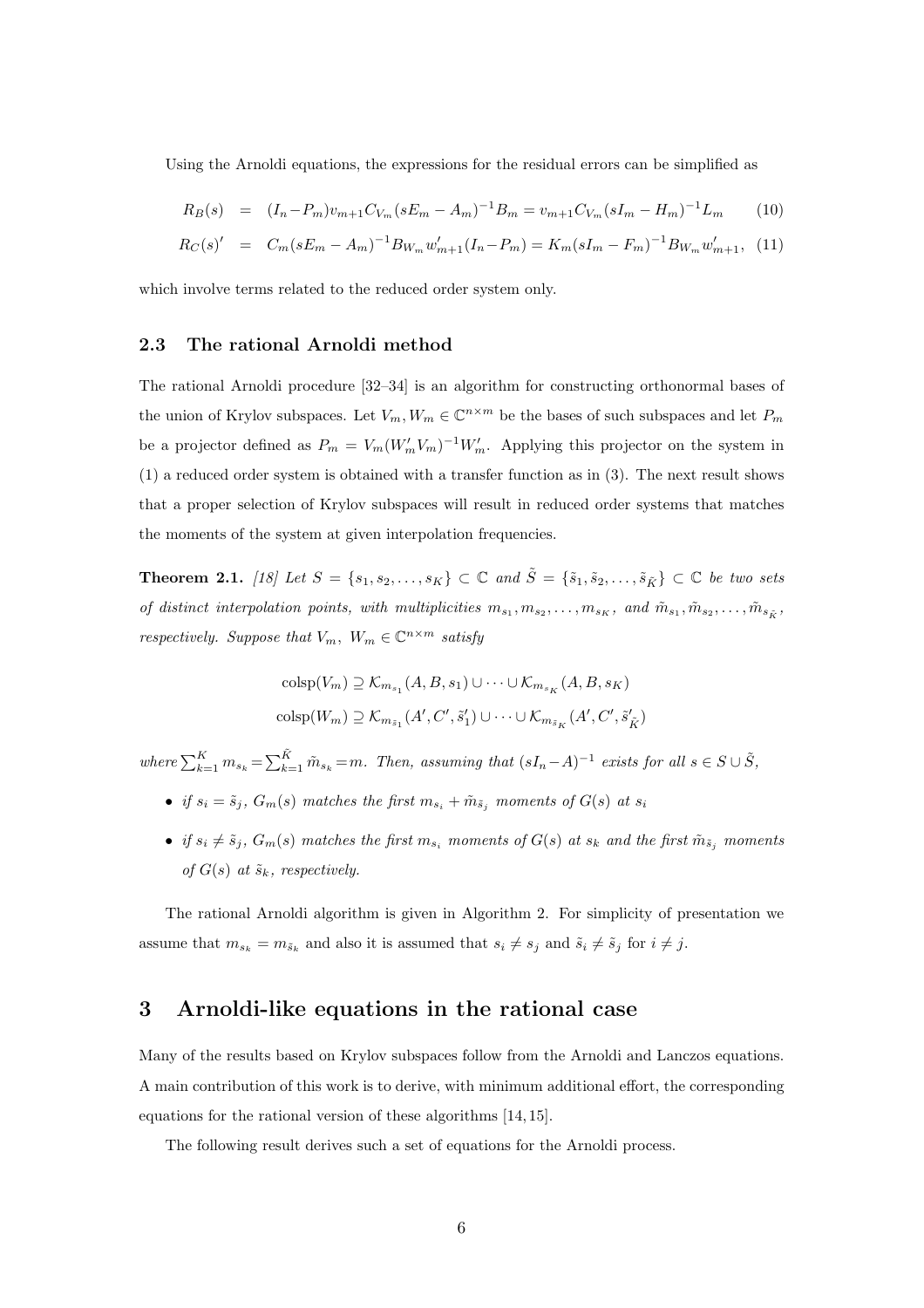## Algorithm 2 Rational Arnoldi algorithm

1: Inputs:  $S = \{s_1, \ldots, s_K\}$ ;  $\tilde{S} = \{\tilde{s}_1, \ldots, \tilde{s}_K\}$ ; A, B, C, tolerance  $\epsilon > 0$ ; and  $m_{s_k} = m_{\tilde{s}_k}$ for  $k = 1, 2, \dots K$ ; 2: Initialise:  $V_m = [ | ; W_m = [ ; j = 0;$ 3: for  $k = 1 \rightarrow K$ 4: if  $\{s_k = \infty\}$ ,  $\hat{v}_{j+1} = B$ ; else  $\tilde{v}_{j+1} = (s_k I_n - A)^{-1} B$ ; end 5: if  $\{\tilde{s}_k = \infty\}$ ,  $\tilde{w}_{j+1} = C'$ ; else  $\tilde{w}_{j+1} = ((\tilde{s}_k I_n - A)^{-1})' C'$ ; end 6: if  ${k > 1}$ 7:  $\tilde{v}_{j+1} = \tilde{v}_{j+1} - V_m V_m' \tilde{v}_{j+1}; \quad \tilde{w}_{j+1} = \tilde{w}_{j+1} - W_m W_m' \tilde{w}_{j+1};$ 8:  $\tilde{v}_{j+1} = \tilde{v}_{j+1} - V_m V_m' \tilde{v}_{j+1}; \quad \tilde{w}_{j+1} = \tilde{w}_{j+1} - W_m W_m' \tilde{w}_{j+1};$ 9: end 10: **if**  $\|\tilde{v}_{j+1}\|$  or  $\|\tilde{w}_{j+1}\| < \epsilon$ , Stop **end** 11:  $v_{j+1} = \frac{\tilde{v}_{j+1}}{\|\tilde{v}_{j+1}\|}$  $\frac{\tilde{v}_{j+1}}{\|\tilde{v}_{j+1}\|}$ ;  $w_{j+1} = \frac{\tilde{w}_{j+1}}{\|\tilde{w}_{j+1}\|}$  $\frac{w_{j+1}}{\|\tilde{w}_{j+1}\|}$ ; 12:  $V_m = [V_m \ v_{i+1}]$ ;  $W_m = [W_m \ w_{i+1}]$ ;  $j = j + 1$ ; 13: **for**  $i = 1 \rightarrow m_s, -1$ 14: **if**  $\{s_k = \infty\}$ ,  $\tilde{v}_{j+1} = Av_j$ ; **else**  $\tilde{v}_{j+1} = (s_kI_n - A)^{-1}v_j$ ; **end** 15: **if**  $\{\tilde{s}_k = \infty\}, \ \tilde{w}_{j+1} = A'w_j;$  else  $\tilde{w}_{j+1} = ((\tilde{s}_k I_n - A)^{-1})'w_j;$  end 16:  $\tilde{v}_{j+1} = \tilde{v}_{j+1} - V_m V_m' \tilde{v}_{j+1}; \quad \tilde{w}_{j+1} = \tilde{w}_{j+1} - W_m W_m' \tilde{w}_{j+1};$ 17:  $\tilde{v}_{j+1} = \tilde{v}_{j+1} - V_m V_m' \tilde{v}_{j+1}; \quad \tilde{w}_{j+1} = \tilde{w}_{j+1} - W_m W_m' \tilde{w}_{j+1};$ 18: **if**  $\|\tilde{v}_{i+1}\|$  or  $\|\tilde{w}_{i+1}\| < \epsilon$ , Stop end 19:  $v_{j+1} = \tilde{v}_{j+1}/\|\tilde{v}_{j+1}\|; \quad w_{j+1} = \tilde{w}_{j+1}/\|\tilde{w}_{j+1}\|;$ 20:  $V_m = [V_m \ v_{j+1}]; W_m = [W_m \ w_{j+1}]; j = j+1;$ 21: end 22: end 23: Outputs :  $V_m = [v_1, \ldots, v_m]; W_m = [w_1, \ldots, w_m]$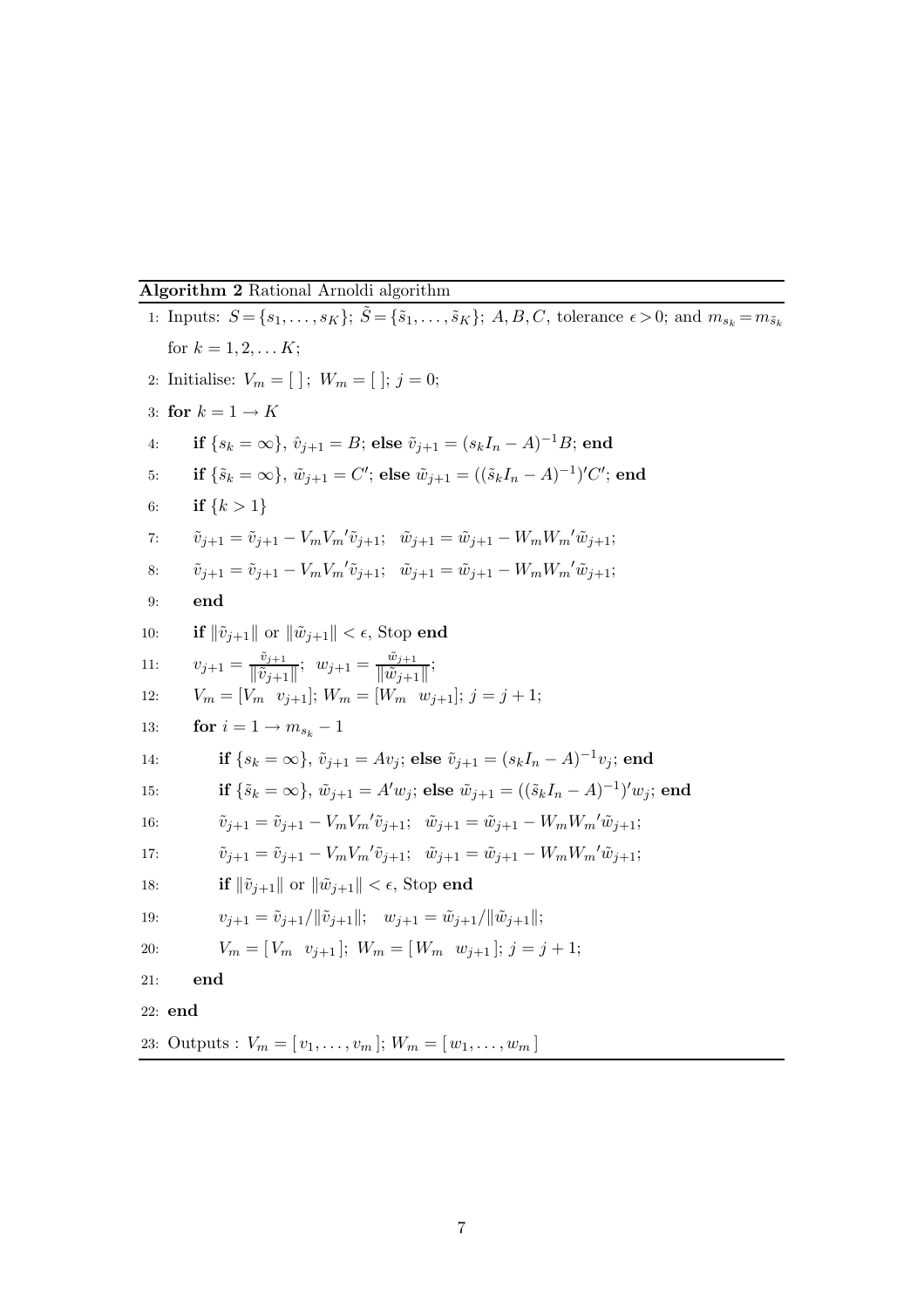**Lemma 3.1.** Let all variables be as defined in Theorem 2.1 and let  $V_m$  and  $W_m$  be as constructed by Algorithm 2 so that  $V'_mV_m = W'_mW_m = I_m$ . Let  $m_\infty$  and  $\tilde{m}_\infty$  be the multiplicities of  $\infty$  in S and  $\tilde{S}$ , respectively  $(m_{\infty}=0 \text{ if } \infty \notin S \text{ and } \tilde{m}_{\infty}=0 \text{ if } \infty \notin \tilde{S})$ . Define  $v_{m+1}, w_{m+1} \in \mathbb{C}^n$  such that, with  $V_{m+1} := [V_m \quad v_{m+1}]$  and  $W_{m+1} := [W_m \quad w_{m+1}]$ ,

$$
\operatorname{colsp}([V_m \quad A^{m_{\infty}}B]) = \operatorname{colsp}(V_{m+1}), \qquad V'_{m+1}V_{m+1} = I_{m+1},
$$
  

$$
\operatorname{colsp}([W_m \quad (A')^{\tilde{m}_{\infty}}C']) = \operatorname{colsp}(W_{m+1}), \qquad W'_{m+1}W_{m+1} = I_{m+1}.
$$

1. Define

$$
\begin{bmatrix}\nH_m & L_m \\
C_{V_m} & b_m\n\end{bmatrix} := \begin{bmatrix}\nV'_m A V_m & V'_m B \\
v'_{m+1} A V_m & v'_{m+1} B\n\end{bmatrix}, \begin{bmatrix}\nF_m & B_{W_m} \\
K_m & c_m\n\end{bmatrix} := \begin{bmatrix}\nW'_m A W_m & W'_m A w_{m+1} \\
CW_m & C w_{m+1}\n\end{bmatrix}
$$

Then

$$
AV_m = V_m H_m + v_{m+1} C_{V_m}, \qquad \qquad B = V_m L_m + v_{m+1} b_m, \qquad (12)
$$

$$
W'_{m}A = F_{m}W'_{m} + B_{W_{m}}w'_{m+1}, \qquad C = K_{m}W'_{m} + c_{m}w'_{m+1}.
$$
 (13)

Furthermore,  $b_m = 0$  if  $\infty \in S$  and  $c_m = 0$  if  $\infty \in \tilde{S}$ .

2. Let  $P_m$ ,  $E_m$ ,  $A_m$ ,  $B_m$ ,  $C_m$ ,  $C_{V_m}$  and  $B_{W_m}$  be as defined in (2), (3) and (4). Then

$$
AV_m = V_m E_m^{-1} A_m + (I_n - P_m) v_{m+1} C_{V_m}, \qquad B = V_m E_m^{-1} B_m + (I_n - P_m) v_{m+1} b_m, \tag{14}
$$

$$
W'_m A = A_m E_m^{-1} W'_m + B_{W_m} w'_{m+1} (I_n - P_m), \quad C = C_m E_m^{-1} W'_m + c_m w'_{m+1} (I_n - P_m) \tag{15}
$$

Proof. 1. From Algorithm 2 we can write

$$
\begin{bmatrix} x_1 & x_2 & \cdots & x_{m+1} \end{bmatrix} = \begin{bmatrix} v_1 & v_2 & \cdots & v_{m+1} \end{bmatrix} \begin{bmatrix} \rho_{11} & \rho_{12} & \cdots & \rho_{1,m+1} \\ 0 & \rho_{22} & \cdots & \rho_{2,m+1} \\ \vdots & \vdots & \ddots & \vdots \\ 0 & 0 & \cdots & \rho_{m+1,m+1} \end{bmatrix}
$$

where

$$
x_1 = \begin{cases} B, & \text{if } s_1 = \infty \\ (s_1 I_n - A)^{-1} B, & \text{if } s_1 \neq \infty \end{cases} \tag{16}
$$

and for  $i = 2, \ldots, m$ ,

$$
x_{i} = \begin{cases} B, & \text{if } s_{i} = \infty \neq s_{i-1} \\ Ax_{i-1}, & \text{if } s_{i} = s_{i-1} = \infty \\ (s_{i}I_{n} - A)^{-1}B, & \text{if } s_{i} \neq \infty, s_{i} \neq s_{i-1} \\ (s_{i}I_{n} - A)^{-1}x_{i-1}, & \text{if } s_{i} = s_{i-1} \neq \infty \end{cases}
$$
(17)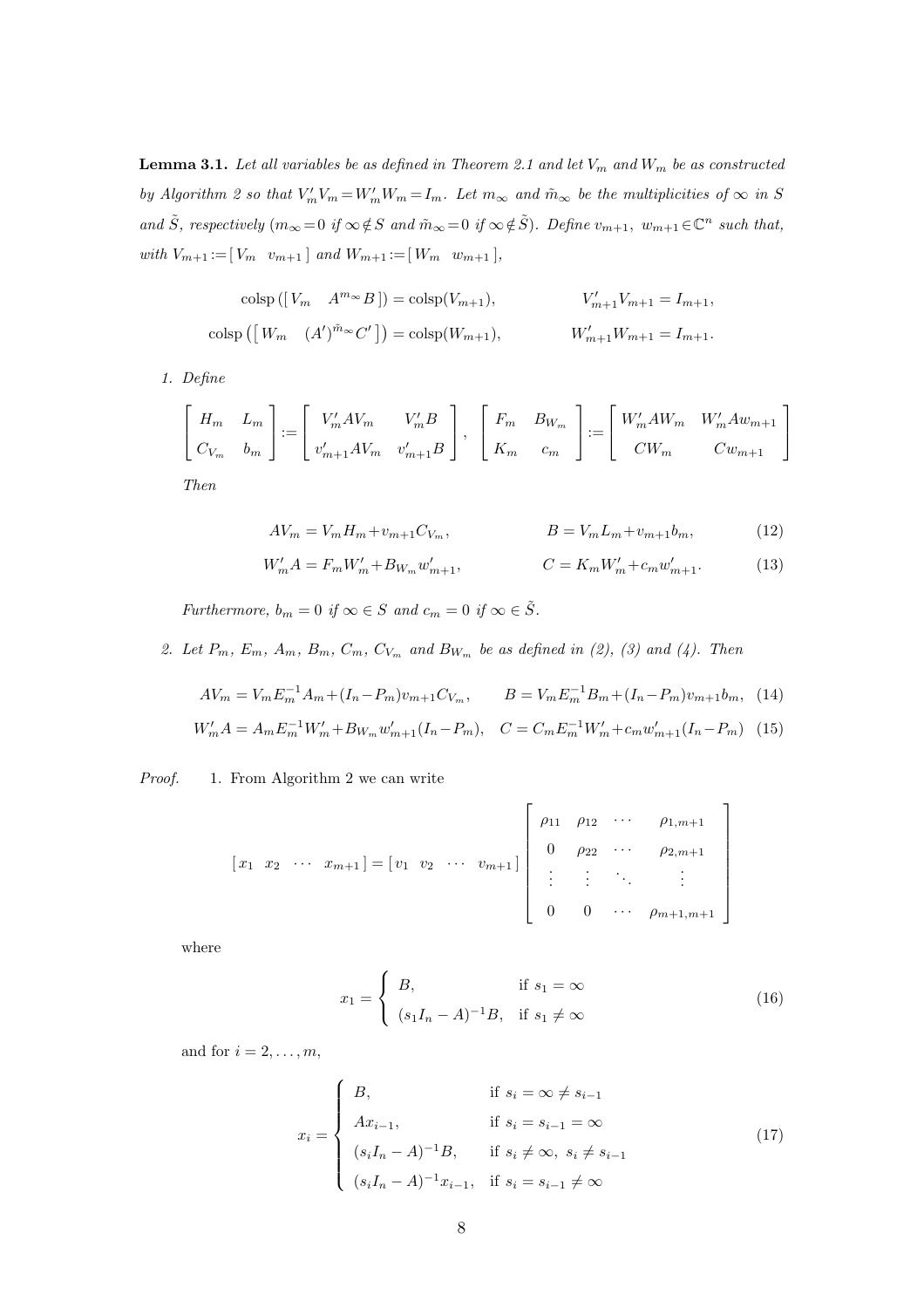and

$$
x_{m+1} = A^{m_{\infty}} B. \tag{18}
$$

Since we assume no breakdown,  $\rho_{ii} \neq 0$  for  $i = 1, \ldots, m$ .

First, we prove the first equation in (12). Now,  $x_1 = v_1 \rho_{11}$ . Using the expressions for  $x_1$ in (16) we have

$$
x_1 = (s_1I_n - A)^{-1}B \Rightarrow Av_1 = s_1v_1 - \rho_{11}^{-1}B
$$
  
 $x_1 = B \Rightarrow Av_1 = \rho_{11}^{-1}AB.$ 

In either case, it follows from our construction of  $v_{m+1}$  that  $Av_1 \in \text{colsp}(V_{m+1})$ . Let  $2 < i \leq m$  and assume that

$$
Av_j \in \text{colsp}(V_{m+1}), \ j = 1, \dots, i-1. \tag{19}
$$

We use an induction step to prove that  $Av_i \in \text{colsp}(V_{m+1})$ . Now

$$
x_i = \begin{bmatrix} v_1 & \dots & v_{i-1} \end{bmatrix} v_i \end{bmatrix} \begin{bmatrix} \rho_{1,i} \\ \vdots \\ \rho_{i-1,i} \\ \rho_{i,i} \end{bmatrix} = \begin{bmatrix} V_{i-1} & v_i \end{bmatrix} \begin{bmatrix} \frac{r_i}{r_{i-1,i}} \\ \rho_{i,i} \end{bmatrix} .
$$
 (20)

Using the expressions for  $x_i$  in (17) we have

$$
x_i = (s_i I_n - A)^{-1} B \Rightarrow Av_i = \frac{s_i}{\rho_{i,i}} V_{i-1} r_{i-1,i} + s_i v_i - \frac{1}{\rho_{i,i}} AV_{i-1} r_{i-1,i} - \frac{1}{\rho_{i,i}} B
$$
  
\n
$$
x_i = (s_i I_n - A)^{-1} x_{i-1} \Rightarrow Av_i = \frac{s_i}{\rho_{i,i}} V_{i-1} r_{i-1,i} + s_i v_i - \frac{1}{\rho_{i,i}} AV_{i-1} r_{i-1,i} - \frac{1}{\rho_{i,i}} x_{i-1}
$$
  
\n
$$
x_i = B \Rightarrow Av_i = \frac{1}{\rho_{i,i}} AB - \frac{1}{\rho_{i,i}} AV_{i-1} r_{i-1,i}
$$
  
\n
$$
x_i = Ax_{i-1} \Rightarrow Av_i = \frac{1}{\rho_{i,i}} A^2 x_{i-1} - \frac{1}{\rho_{i,i}} AV_{i-1} r_{i-1,i}.
$$

It follows from (19) and the construction of  $v_{m+1}$  in the lemma that  $Av_i \in \text{colsp}(V_{m+1})$ . Thus  $Av_j \in \text{colsp}(V_{m+1})$  for  $j = 1, ..., m$ . This shows that

$$
AV_m = V_m H_m + v_{m+1} C_{V_m} \tag{21}
$$

for some  $H_m$  and  $C_{V_m}$ . Since  $V_{m+1}$  is orthonormal, multiplying (21) from the left by  $v'_{m+1}$  gives  $C_{V_m} = v'_{m+1} A V_m$ , while multiplying by  $V'_m$  gives  $H_m = V'_m A V_m$ . Next, we prove the second equation in (12). Now, either  $\infty \in S$ , in which case  $x_j = B$  for some  $j \leq m$ , or else  $\infty \notin S$  in which case  $x_{m+1} = B$  by our construction of  $v_{m+1}$ . In either case  $B \in \text{colsp}(V_{m+1})$ . Hence

$$
B = V_m L_m + v_{m+1} b_m. \tag{22}
$$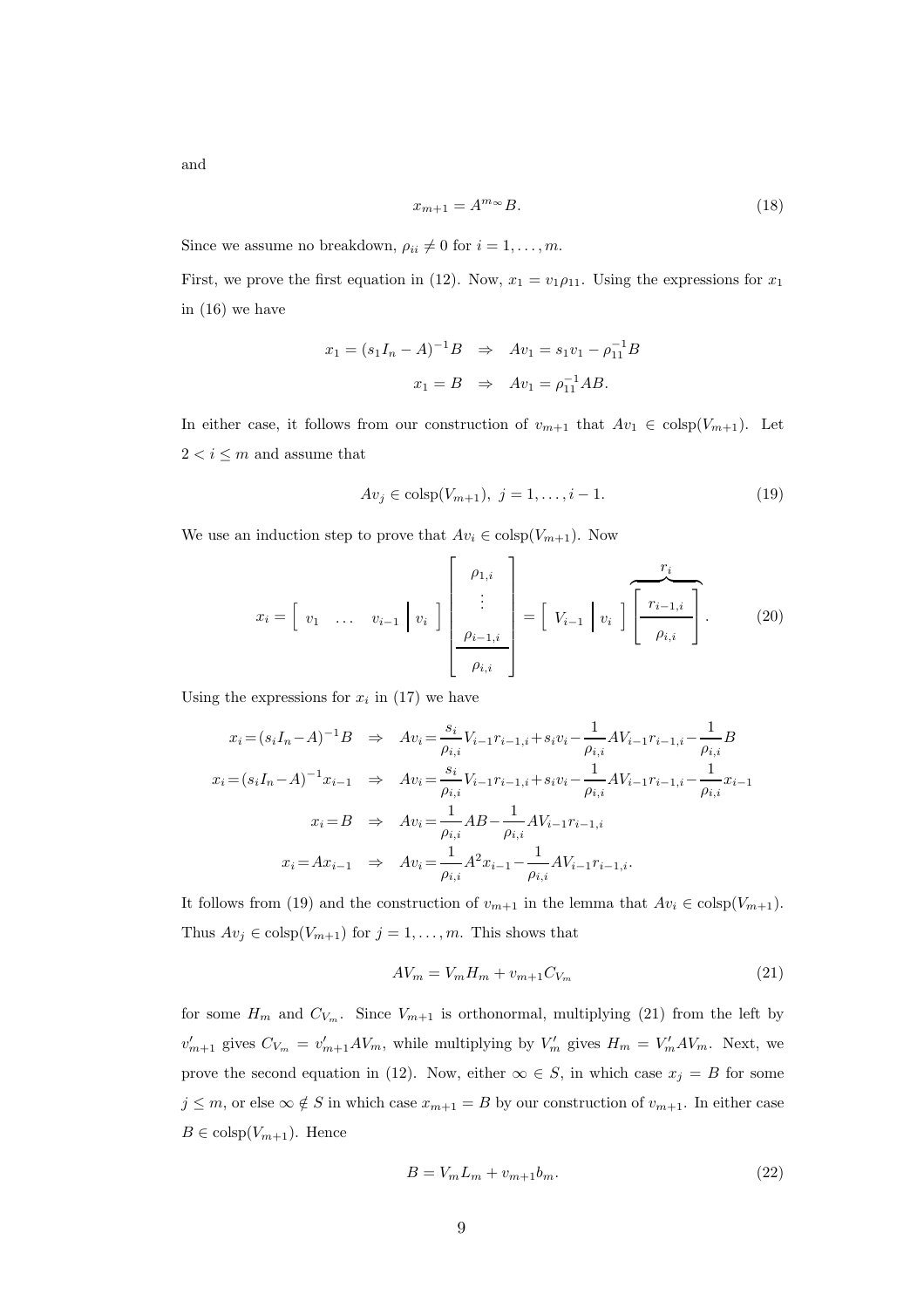for some  $L_m$  and  $b_m$ . Since  $V_{m+1}$  is orthonormal, multiplying (22) from the left by  $v'_{m+1}$ gives  $b_m = v'_{m+1}B$ , while multiplying by  $V'_m$  gives  $L_m = V'_mB$ . Furthermore, if  $\infty \in S$ , so that  $x_j = B$  for some  $j \leq m$ , then  $b_m = v'_{m+1}B = 0$ . Similar remarks apply to  $c_m$ . The proof for (13) is similar and is therefore omitted.

2. The proof can be devived directly from the results of part (1). Pre-multiplying (21) by  $W'_m$ and rearranging gives  $H_m = E_m^{-1}A_m - E_m^{-1}W_m'v_{m+1}C_{V_m}$ . Substituting  $H_m$  in (21) gives the first equation in (14). Next, we prove the second equation in (14). Pre-multiplying (22) by  $W'_m$  and rearranging gives  $L_m = E_m^{-1}B_m - E_m^{-1}W'_m v_{m+1}b_m$ . Substituting in (22) we get  $(14)$ . The proof for  $(15)$  is similar to that for  $(14)$ .

This completes the proof.

 $\Box$ 

It is important to mention that Lemma 3.1 does not alter  $V_m$  or  $W_m$  and the only additional cost for obtaining the Arnoldi equations is an extra iteration of the Arnoldi algorithm.

Remark 3.1. The main difference between the Lanczos algorithm [17,21,26,27] and the Arnoldi process is that the orthonormality requirements  $W'_{m+1}W_{m+1} = V'_{m+1}V_{m+1} = I_{m+1}$  are replaced by the bi-orthonormal requirement  $W'_{m+1}V_{m+1} = I_{m+1}$ . Thus all the results we presented for the Arnoldi case hold for the Lanczos case as well, where now

$$
E_m = I_m, \t\t B_{W_m} = W'_m A v_{m+1}, \t b_m = w'_{m+1} B,
$$
  

$$
w'_{m+1} P_m = P_m v_{m+1} = 0, \t C_{V_m} = w'_{m+1} A V_m, \t c_m = C v_{m+1}.
$$

# 4 Error analysis for the rational Arnoldi algorithm

In the section we use the Arnoldi equations derived in the previous section to carry out an error analysis for the rational Arnoldi algorithm. The purpose of the error analysis is threefold. Firstly, it is useful for deriving stopping criteria for the Arnoldi algorithm. Secondly, it can be used to derive new interpolation points in an adaptive scheme. Thirdly, it is useful in any subsequent analysis, design or simulation carried out on the approximation  $G_m(s)$ .

## 4.1 Residual errors

The residual errors are useful as stopping criteria and for updating the interpolation points. With the use of the Arnoldi equations derived in Lemma 3.1, expressions for the residual errors  $R_B(s)$  and  $R_C(s)$ , defined in (8) and (9), can be derived. Using (8), (9) and (14)

$$
R_B(s) = B - V_m E_m^{-1} (sE_m - A_m) X_m(s) + (I_n - P_m) v_{m+1} C_{V_m} X_m(s)
$$
  
= 
$$
\underbrace{(I_n - P_m) v_{m+1}}_{\tilde{B}} \underbrace{(C_{V_m} (sE_m - A_m)^{-1} B_m + b_m)}_{\tilde{R}_B(s)}.
$$
 (23)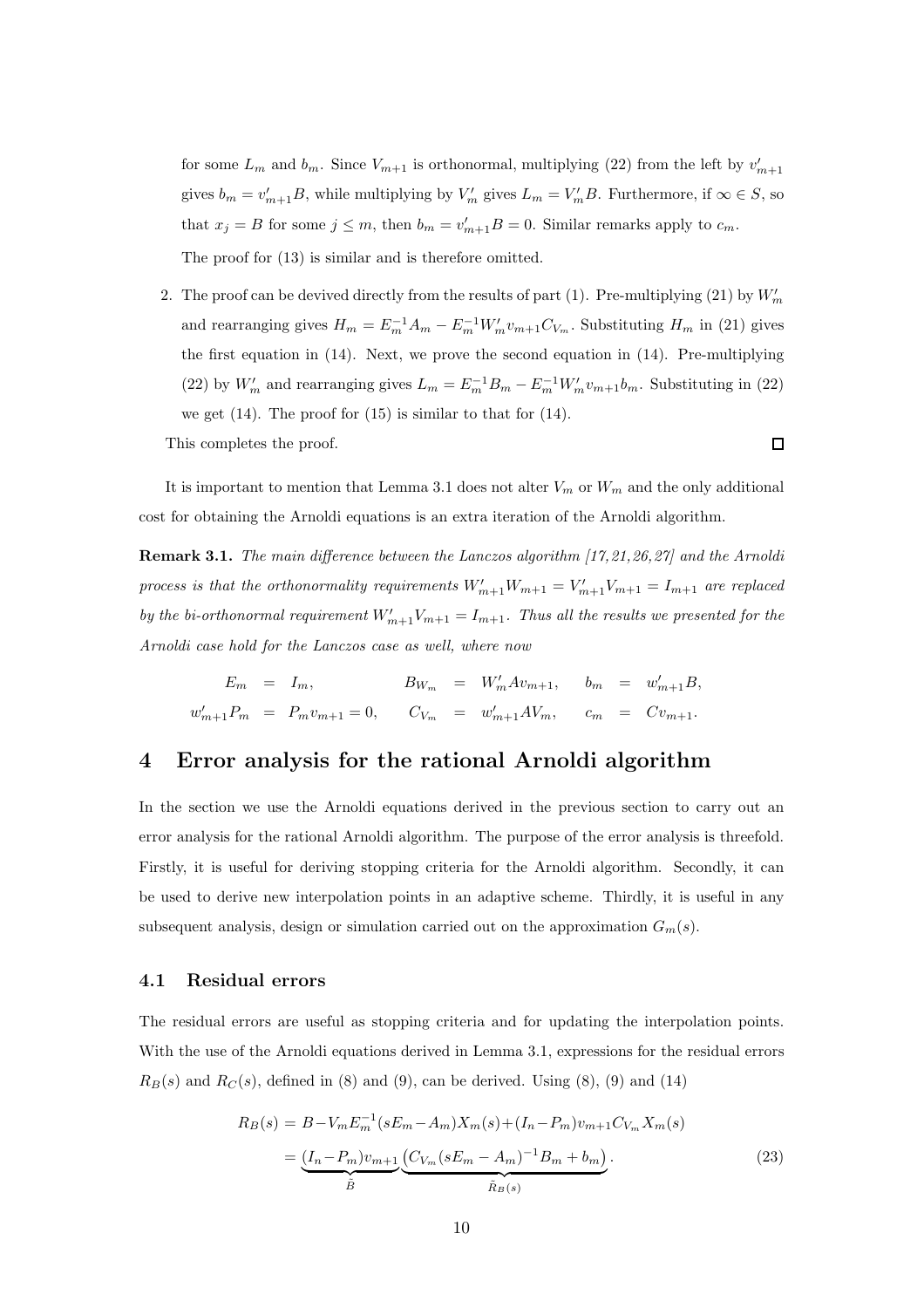Using (12) another expression can be obtained as

$$
R_B(s) = v_{m+1} (C_{V_m}(sI_m - H_m)^{-1}L_m + b_m).
$$

Similarly a manipulation using  $(8)$ ,  $(9)$ ,  $(13)$  and  $(15)$  gives

$$
R_C(s)' = \overbrace{(c_m + C_m(sE_m - A_m)^{-1}B_{W_m})}^{\tilde{R}_C(s)'} \overbrace{w'_{m+1}(I_n - P_m)}^{\tilde{C}}
$$
  
= 
$$
(K_m(sI_m - F_m)^{-1}B_{W_m} + c_m) w'_{m+1}.
$$
 (24)

These expressions are simple generalizations for the expressions for  $R_B(s)$  and  $R_C(s)'$  for the standard Arnoldi process in (10) and (11). It is also straightforward to verify that the forward error expression is given by

$$
\epsilon(s) := G(s) - G_m(s) = \tilde{R}_C(s)'\overbrace{\tilde{C}(sI_n - A)^{-1}\tilde{B}}^{H(s)}\tilde{R}_B(s).
$$
\n(25)

## 4.2 Linear fractional transformation (LFT) uncertainty modeling

Since the large order model  $G(s)$  is to be replaced by the low order approximation  $G_m(s)$ , it is useful to regard  $G_m(s)$  as a nominal model and  $G(s)$  as an uncertain model. A very common way of relating the nominal and uncertain models is through the use of LFT uncertainty modeling [39]. In [31] the authors derived an expression of the system in terms of LFT's using matrices produced by the standard Lanczos algorithm. That was possible because of the existence of the standard Lanczos equations. In this section as an extension to the work of [31], having derived the Arnoldi equations for the rational case, LFT expressions are derived for the system using matrices produced by the two-sided rational Arnoldi algorithm. Using these representations of the system simple error expressions of the approximation will be derived for the rational Krylov methods. Let

$$
M = \begin{bmatrix} M_{11} & M_{12} \\ M_{21} & M_{22} \end{bmatrix} \in \mathcal{C}^{(p1+p2)\times(q1+q2)}
$$

and let  $\Delta \in C^{q2\times p2}$ . The lower LFT with respect to  $\Delta$  is defined as  $\mathcal{F}_l(M, \Delta) := M_{11} + M_{12}\Delta(I_n - I_n)$  $M_{22}\Delta$ )<sup>-1</sup> $M_{21}$  provided that  $(I_n - M_{22}\Delta)^{-1}$  exists.

Theorem 4.1. Let all variables be as defined in Lemma 3.1. Then

$$
G(s) = \mathcal{F}_l\left(Q_m(s), \Delta(s)\right) \tag{26}
$$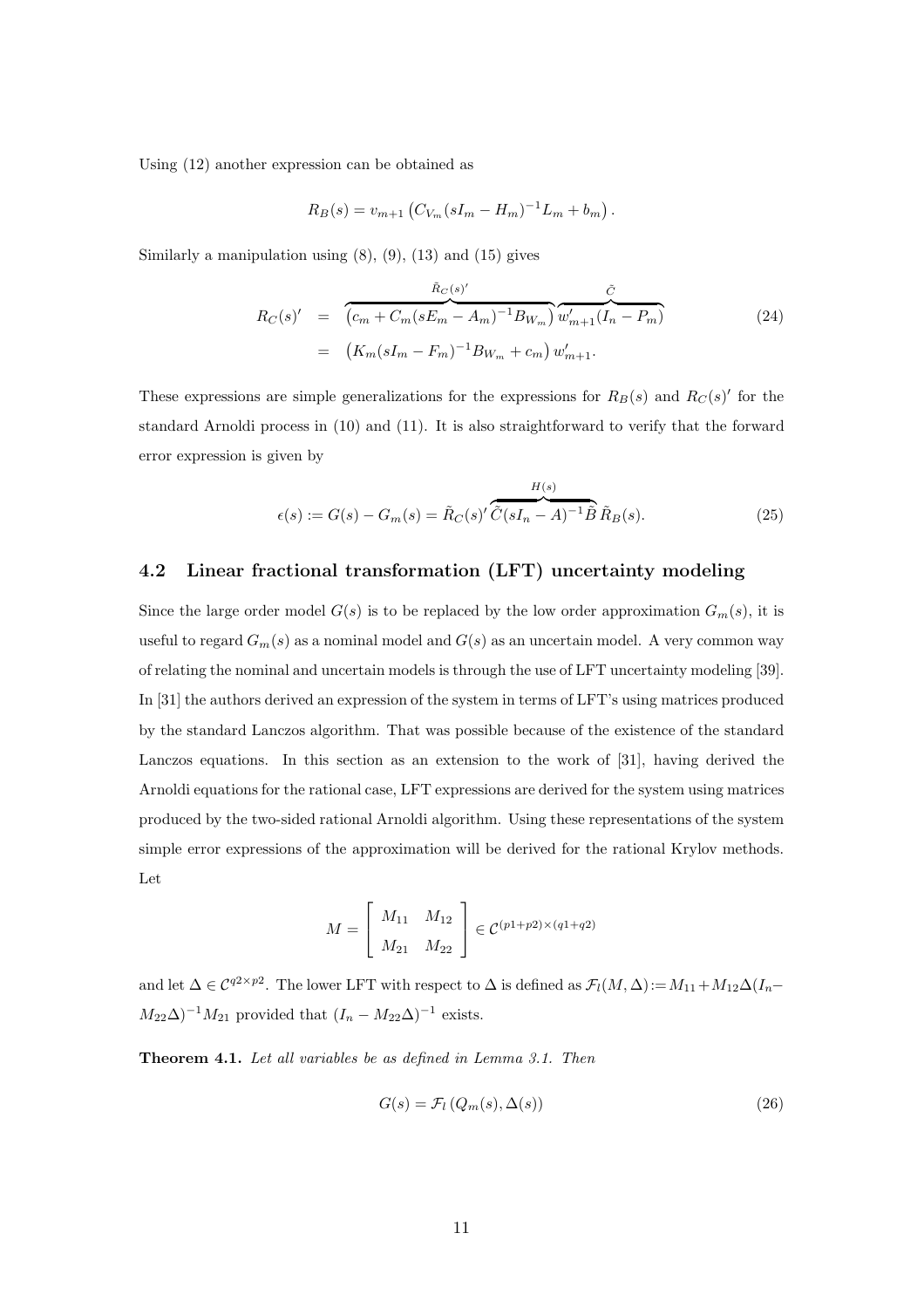where

$$
Q_m(s) \stackrel{s}{=} \begin{bmatrix} E_m^{-1} A_m & E_m^{-1} B_m & E_m^{-1} B_{W_m} \\ C_m & 0 & c_m \\ C_{V_m} & b_m & 0 \end{bmatrix} = \begin{bmatrix} G_m(s) & \tilde{R}_C(s)' \\ \tilde{R}_B(s) & Q_{22}(s) \end{bmatrix}
$$

$$
\Delta(s) \stackrel{s}{=} \begin{bmatrix} \tilde{A} & \tilde{B} \\ \tilde{C} & 0 \end{bmatrix} := \begin{bmatrix} A - \tilde{B} C_{V_m} E_m^{-1} W_m' - V_m E_m^{-1} B_{W_m} \tilde{C} & (I_n - P_m) v_{m+1} \\ w_{m+1}' (I_n - P_m) & 0 \end{bmatrix}.
$$

Furthermore,

$$
\epsilon(s) := G(s) - G_m(s) \stackrel{s}{=} \begin{bmatrix} E_m^{-1} A_m & E_m^{-1} B_{W_m} \tilde{C} & 0 & E_m^{-1} B_m \\ \tilde{B} C_{V_m} & \tilde{A} & 0 & \tilde{B} b_m \\ 0 & 0 & E_m^{-1} A_m & E_m^{-1} B_m \\ \hline C_m & c_m \tilde{C} & -C_m & 0 \end{bmatrix} . \tag{27}
$$

Proof. It follows from Lemma 10.3 in [39] that

$$
\mathcal{F}_l\left(Q_m(s), \Delta(s)\right) = N(s) \tag{28}
$$

where

$$
N(s) \stackrel{s}{=} \underbrace{\begin{bmatrix} E_m^{-1} A_m & E_m^{-1} B_{W_m} \tilde{C} & E_m^{-1} B_m \\ \tilde{B} C_{V_m} & \tilde{A} & \tilde{B} b_m \\ C_m & c_m \tilde{C} & 0 \end{bmatrix}}_{\text{(29)}}
$$

Applying a similarity transformation on  $N(s)$  with left and right transformation matrices given by

$$
T_L = \begin{bmatrix} I_m & -E_m^{-1} W'_m \\ V_m & I_m - V_m E_m^{-1} W'_m \end{bmatrix}, \qquad T_R = \begin{bmatrix} 0 & E_m^{-1} W'_m \\ -V_m & I_m \end{bmatrix},
$$

and using the Arnoldi equations (14) and (15) gives

$$
N(s) \stackrel{s}{=} \left[ \begin{array}{cc} E_m^{-1} A_m & E_m^{-1} B_{W_m} \tilde{C} & E_m^{-1} B_m \\ 0 & A & B \\ \hline 0 & C & 0 \end{array} \right] \stackrel{s}{=} \left[ \begin{array}{c} A & B \\ C & 0 \end{array} \right] = G(s).
$$

Therefore (26) follows from (28). Finally, (27) follows from (26) and (29) by direct evaluation.  $\Box$ 

## 4.3 Norm-bounded uncertainty modeling

Another approach to modeling uncertainties is in terms of norm-bounded uncertainties on the state-space data. Since  $G_m(s)$  is taken to be an approximation of  $G(s)$ , an interesting question is whether  $G_m(s)$  is a minimal realization for a perturbed realization for  $G(s)$ . Using the Arnoldi equations derived in Section 3 we have the following results which relate the reduced order system data to rank one perturbations of the original data.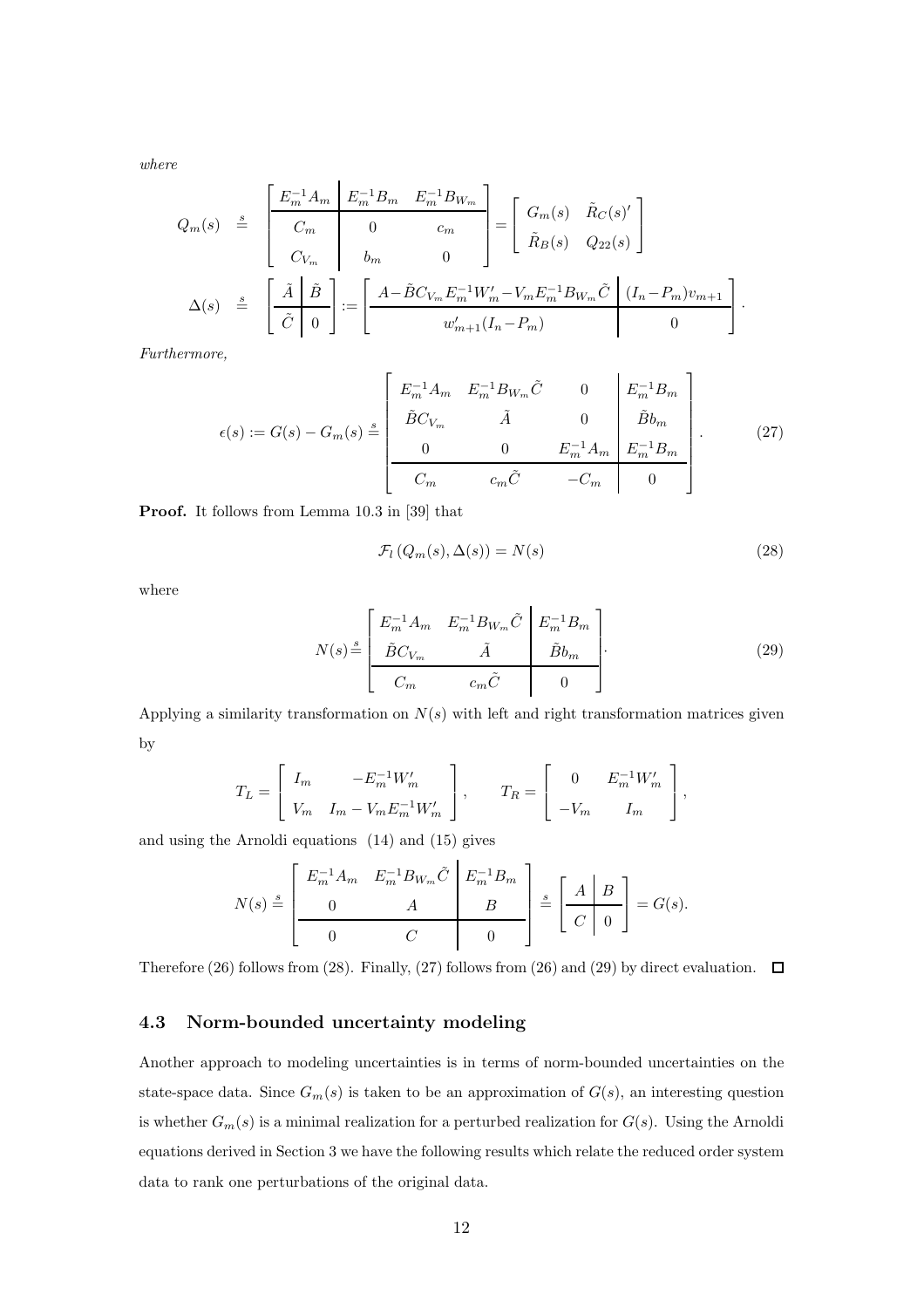Theorem 4.2. Let all variables be as defined in Lemma 3.1. Then

1.  $(H_m, L_m)$  is an exact projection of the perturbed system  $(A - \Delta_A, B - \Delta_B)$  where

$$
\left[\begin{array}{cc} \Delta_A & \Delta_B \end{array}\right] = v_{m+1} \left[\begin{array}{cc} C_{V_m} & b_m \end{array}\right] \left[\begin{array}{cc} V'_m & 0 \\ 0 & 1 \end{array}\right].
$$

Furthermore,  $\parallel$  $\left[ \begin{array}{cc} \Delta_A & \Delta_B \end{array} \right] \bigg\| = \bigg\|$  $\left[ \begin{array}{cc} C_{V_m} & b_m \end{array} \right]$ .

2.  $(F_m, K_m)$  is an exact projection of the perturbed system  $(A - \Delta_A, B - \Delta_B)$  where

$$
\left[\begin{array}{c}\Delta_A\\ \Delta_C\end{array}\right]=\left[\begin{array}{cc}W_m & 0\\ 0 & 1\end{array}\right]\left[\begin{array}{c}B_{W_m}\\ c_m\end{array}\right]w'_{m+1}.
$$

Furthermore,  $\parallel$  $\left[ \begin{array}{cc} \Delta_A' & \Delta_C' \end{array} \right]$  $\left|\left|\right| = \right|$  $\left[ \begin{array}{cc} B'_{W_m} & c'_m \end{array} \right]$  $\left\| \right\|.$ 

3.  $(E_m^{-1}A_m, E_m^{-1}B_m)$  is an exact projection of the perturbed system  $(A - \Delta_A, B - \Delta_B)$  where

$$
\left[\begin{array}{cc} \Delta_A & \Delta_B \end{array}\right] = (I_n - P_m)v_{m+1} \left[\begin{array}{cc} C_{V_m}E_m^{-1} & b_m \end{array}\right] \left[\begin{array}{cc} W'_m & 0 \\ 0 & 1 \end{array}\right].
$$

Furthermore,  $\parallel$  $\left[ \begin{array}{cc} \Delta_A & \Delta_B \end{array} \right] \left\| \leq \sqrt{\left( 1 + \|E_m^{-1}W_m'v_{m+1}\|^2 \right)} \right\|$  $\left[ \begin{array}{cc} C_{V_m} E_m^{-1} & b_m \end{array} \right] \bigg\| .$ 

4.  $(A_m E_m^{-1}, C_m E_m^{-1})$  is an exact projection of the perturbed system  $(A - \Delta_A, C - \Delta_C)$  where

$$
\begin{bmatrix}\n\Delta_A \\
\Delta_C\n\end{bmatrix} = \begin{bmatrix}\nV_m & 0 \\
0 & 1\n\end{bmatrix} \begin{bmatrix}\nE_m^{-1} B_{W_m} \\
c_m\n\end{bmatrix} w'_{m+1} (I_n - P_m).
$$
\n\nFurthermore,  $\left\| \begin{bmatrix} \tilde{\Delta}'_A & \tilde{\Delta}'_C \end{bmatrix} \right\| \le \sqrt{(1 + \left\| (E'_m)^{-1} V'_m w_{m+1} \right\|^2)} \left\| \begin{bmatrix} (E_m^{-1} B_{W_m})' & c'_m \end{bmatrix} \right\|.$ 

Proof. The results in 1. and 2. follow by rewriting (12) and (13) as

$$
V_m H_m = (A - v_{m+1} C_{V_m} V'_m) V_m, \t V_m L_m = B - v_{m+1} b_m,
$$
  

$$
F_m W'_m = W'_m (A - W_m B_{W_m} w'_{m+1}), \t K_m W'_m = C - c_m w'_{m+1},
$$

respectively, using  $W'_{m+1}W_{m+1} = V'_{m+1}V_{m+1} = I_{m+1}$ . Since  $V_{m+1}$  and  $W_{m+1}$  are orthonormal, it is clear that the norm of the perturbation of the perturbed systems are as given in the theorem.

The results in 3. and 4. follow by rewriting (14) and (15) as

$$
V_m E_m^{-1} A_m = (A - (I_n - P_m)v_{m+1}C_{V_m} E_m^{-1} W'_m) V_m, \t V_m E_m^{-1} B_m = B - (I_n - P_m)v_{m+1}b_m,
$$
  

$$
A_m E_m^{-1} W'_m = W'_m (A - V_m E_m^{-1} B_{W_m} w'_{m+1} (I_n - P_m)), \t C_m E_m^{-1} W'_m = C - c_m w'_{m+1} (I_n - P_m),
$$

respectively, using  $W'_{m+1}W_{m+1} = V'_{m+1}V_{m+1} = I_{m+1}, E_m = W'_{m}V_m$  and  $P_m = V_m E_m^{-1} W'_m$ . Using  $V'_m V_m = W'_m W_m = I_m$  and  $P_m = V_m E_m^{-1} W'_m$  we can also prove the bound on the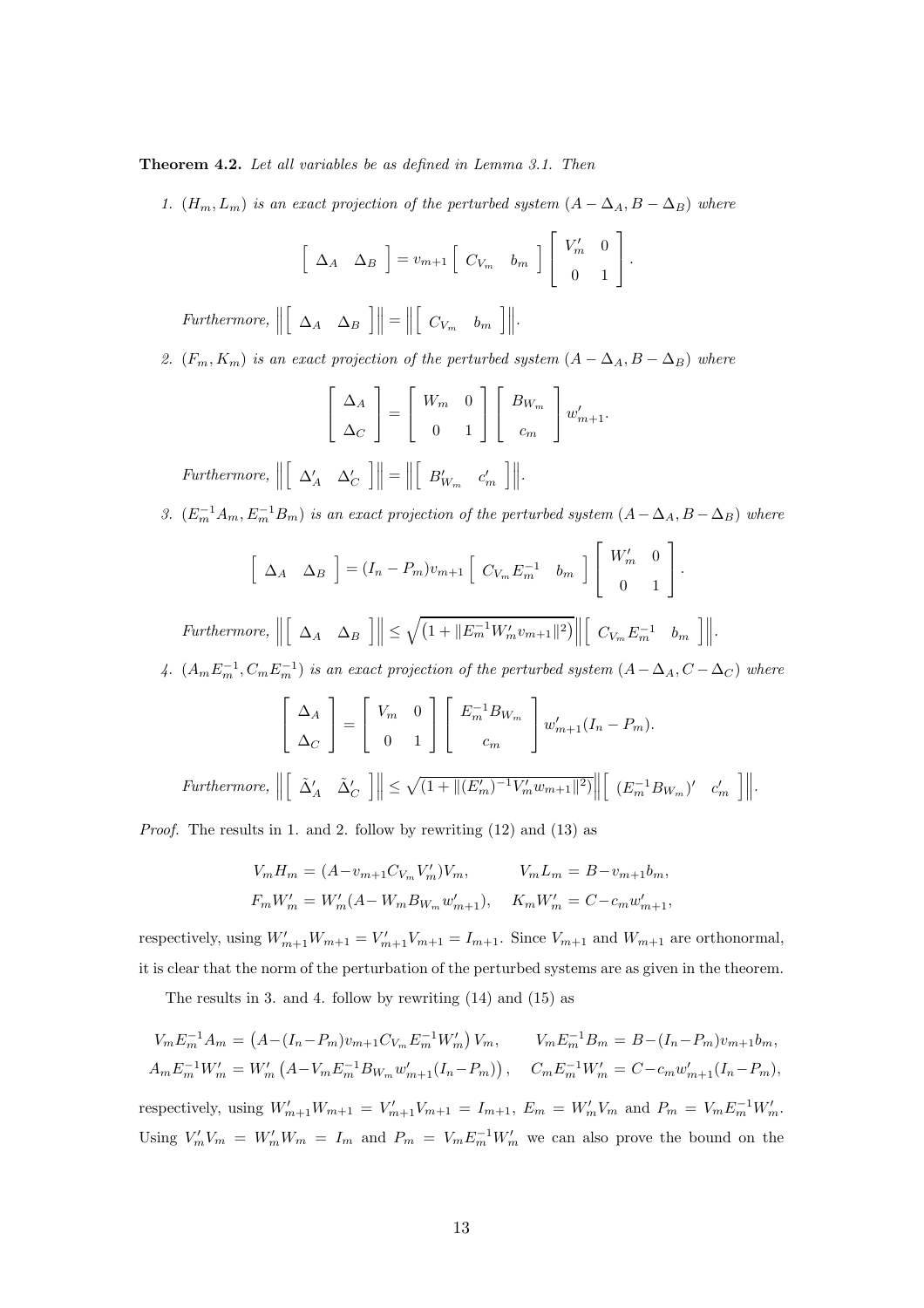perturbation of the system in case 3. as follows.

$$
\begin{aligned} ||[\Delta_A \ \Delta_B]|| &\le ||(I_n - P_m)v_{m+1}|| || [C_{V_m}E_m^{-1} \ b_m] || \\ &= \sqrt{v'_{m+1}(I_n - P'_m)(I_n - P_m)v_{m+1}} || [C_{V_m}E_m^{-1} \ b_m] || \\ &= \sqrt{(1 + v'_{m+1}P'_m P_m v_{m+1})} || [C_{V_m}E_m^{-1} \ b_m] || \\ &= \sqrt{(1 + ||E_m^{-1}W'_m v_{m+1}||^2)} || [C_{V_m}E_m^{-1} \ b_m] ||. \end{aligned}
$$

The bound on the norm of perturbation of the system in case 4. can be obtained by following  $\Box$ similar steps.

# 5 Adaptive schemes for the rational methods

The problem in adaptive rational methods is to decide on the next interpolation point on every iteration. The interpolation point selection problem, for example, often appears in cases where simulation of large scale circuits is required. In [11] the authors use the Arnoldi algorithm to produce a number of interpolating approximations of the original system around single expansion points and using the resulting approximations they compute approximations of some poles and residues of the system. They suggest to use a subset of the approximated poles as interpolation points. Another interesting method for interpolation point selection in the area of circuits and systems is related to series expansions based on orthonormal polynomials, such as Chebyshev polynomials, and to series expansions based on generalised orthonormal basis functions in Hilbert and Hardy spaces [38].

The adaptive method presented in this paper uses a different approach and is more related to the approaches used in the following. Grimme in his thesis [20] explains the interpolation point selection problem in terms of approximating the eigenvalues of the original system. According to his observations, Grimme suggested using a combination of real and imaginary interpolation points which are logarithmically or linearly spaced on the real and imaginary axis. Given a sufficient number of interpolation points one can obtain reduced models that are good approximations of the original system. However the appropriate number of points cannot be known a priori. In his thesis he also suggested a method for determining the order and the choice of the imaginary interpolation points adaptively on every iteration of the rational Krylov algorithms. The suggested approach tends to reduce the  $\mathcal{H}_{\infty}$  norm of the transfer function of the residual errors or the  $\mathcal{H}_{\infty}$  norm of the transfer function of an error estimate of the approximation at each step. Error estimation expressions and residual error expressions have also been derived in  $[5, 17, 21]$ . The authors in  $[10, 17, 28]$  use the same adaptive approach to choose the next interpolation frequency amongst a fixed set of interpolation points by using expressions related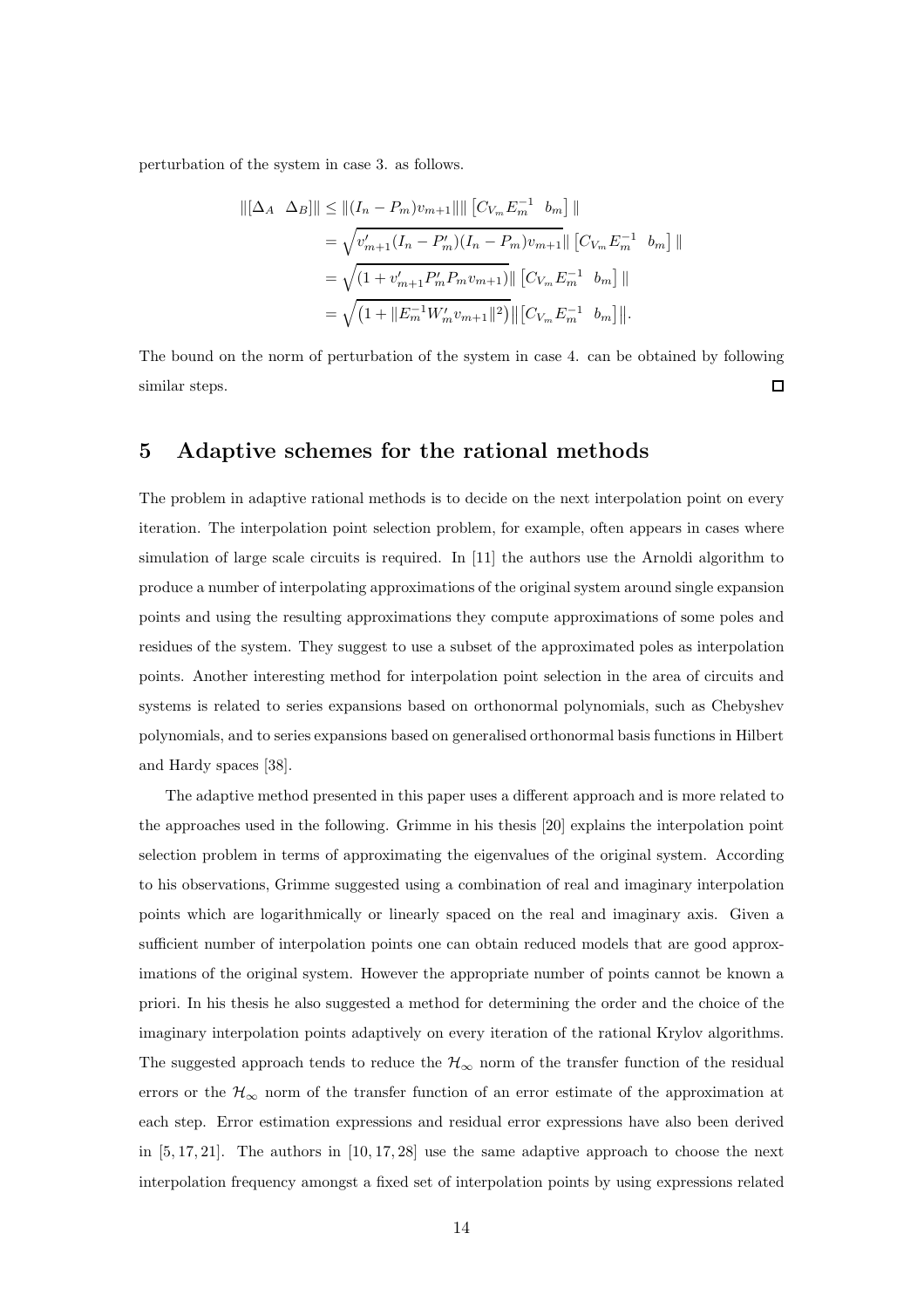to the moments errors and [13] chooses a single interpolation point in the frequency range of interest. The material presented in this section addresses similar issues as above through the use of Arnoldi-like equations for the rational case.

The adaptive rational Arnoldi procedure given in Algorithm 3 below computes the bases  $V_m$ and  $W_m$  of the union of Krylov subspaces as defined in Theorem 2.1 where the interpolation points  $s_k \in S$  and  $\tilde{s}_k \in \tilde{S}$  are computed adaptively; on every iteration the next interpolation points are computed to be the frequencies at which the  $\mathcal{H}_{\infty}$  norm of an error expression is achieved. For simplicity of presentation it is assumed that  $m_{s_k} = m_{\tilde{s}_k} = 1$  and that  $s_i \neq s_j$  and  $\tilde{s}_i \neq \tilde{s}_j$ for  $i \neq j$ . One could choose to perform multiple iterations before selecting a new interpolation point by setting the multiplicities  $m_{s_k} = m_{\tilde{s}_k} > 1$ . A number of different options for the error expression to be computed in line 28 can be chosen depending on the available computational power or time constraints.

Exact expressions for the forward error were derived in (25) and (27). Evaluating these expressions on every iteration is not efficient since they involve terms related to the large scale system. The residual errors  $R_B(X_m)$  and  $R_C(Y_m)$  on the other hand involve terms related to the reduced system only and their computation on every iteration is feasible. Even though the computation of the residual errors may not be a good approximation of the forward error, it is a common observation that small residual errors at a given frequency imply small forward error at that frequency [20]. This makes the residual error expressions a good choice to minimise on every iteration of the Krylov algorithms. For even less computational effort one could use just the frequency dependent terms of the residual errors defined in (23) and (24).

For the forward error expressions defined in (25) and (27) to involve only reduced order terms one could use their approximations as

$$
\hat{\epsilon}_{H_r}(s) = \tilde{R}'_C(s)H_r(s)\tilde{R}_B(s)
$$
\n(30)

and

$$
\hat{\epsilon}_{\Delta_r}(s) \stackrel{s}{=} \begin{bmatrix} E_m^{-1} A_m & E_m^{-1} B_{W_m} \tilde{C}_r & 0 & E_m^{-1} B_m \\ \tilde{B}_r C_{V_m} & \tilde{A}_r & 0 & \tilde{B}_r b_m \\ 0 & 0 & E_m^{-1} A_m & E_m^{-1} B_m \\ \hline C_m & c_m \tilde{C}_r & -C_m & 0 \end{bmatrix} \tag{31}
$$

where  $H_r(s)$  is an approximation of  $H(s) \stackrel{s}{=} (A, \tilde{B}, \tilde{C}, 0)$  defined in (25) by the projection

$$
H_r(s)\stackrel{s}{=}((\tilde{W}'\tilde{V})^{-1}\tilde{W}' A\tilde{V}, (\tilde{W}'\tilde{V})^{-1}\tilde{W}'\tilde{B}, \tilde{C}\tilde{V},0),
$$

and the triple  $(\tilde{A}_r, \tilde{B}_r, \tilde{C}_r)$  is obtained by an approximation  $\Delta_r(s)$  of  $\Delta(s) \stackrel{s}{=} (\tilde{A}, \tilde{B}, \tilde{C}, 0)$  defined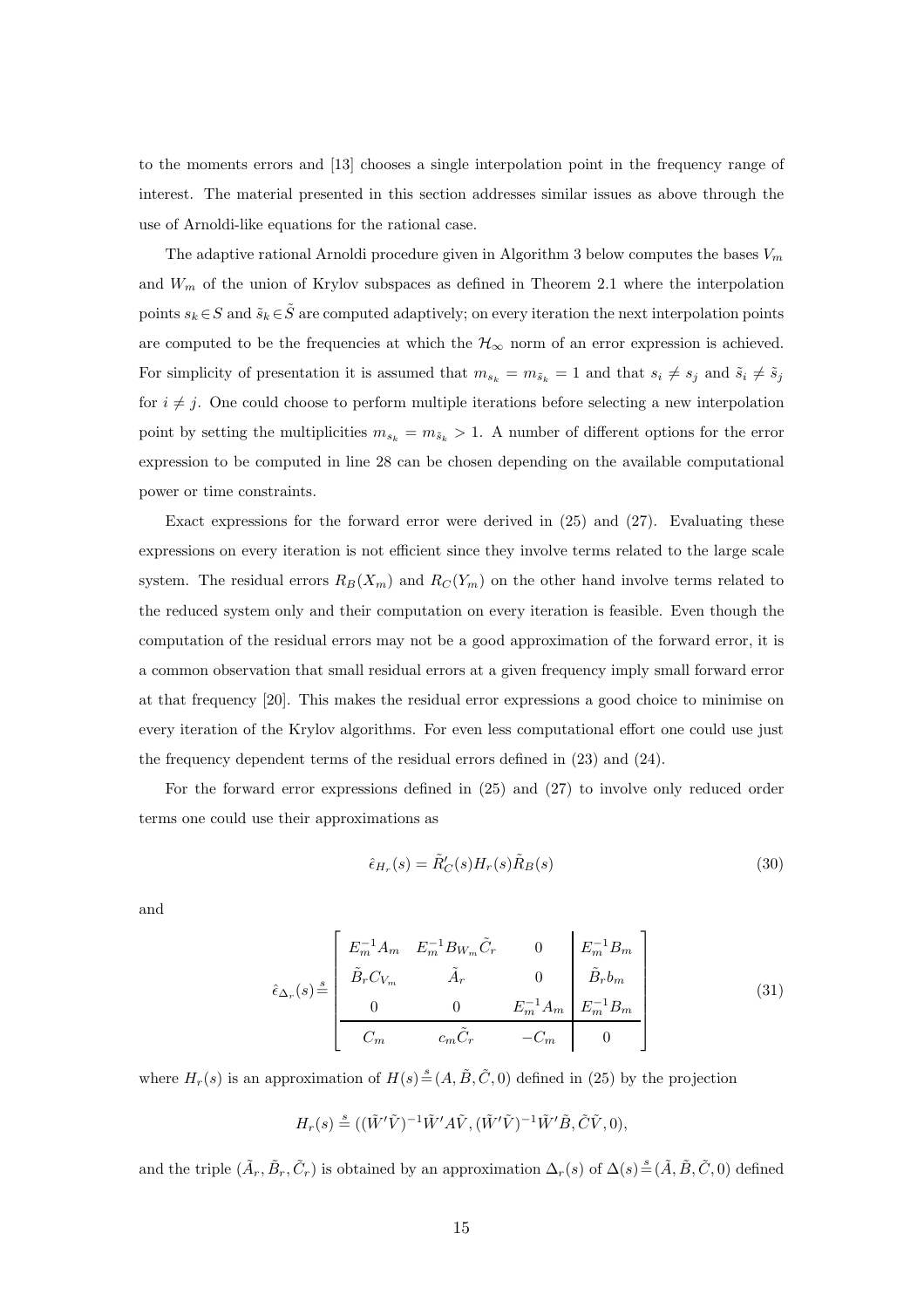Algorithm 3 Adaptive rational Arnoldi algorithm 1: Inputs: System matrices  $A, B, C, tolerance > 0; \tilde{s}_1 = s_1;$ 2: Initialise:  $V_m = [ ]; W_m = [ ]; S = {s_1}, \tilde{S} = {\tilde{s_1}}; m_{s_1} = m_{\tilde{s}_1} = 1; k = 1; j = 0$ 3: while  $i < m$ 4: if  $\{s_k = \infty\}$ ,  $\hat{v}_{j+1} = B$ ; else  $\tilde{v}_{j+1} = (s_k I_n - A)^{-1} B$ ; end 5: if  $\{\tilde{s}_k = \infty\}$ ,  $\tilde{w}_{j+1} = C'$ ; else  $\tilde{w}_{j+1} = ((\tilde{s}_k I_n - A)^{-1})' C'$ ; end 6: if  $\{j > 1\}$ 7:  $\tilde{v}_{j+1} = \tilde{v}_{j+1} - V_m V_m' \tilde{v}_{j+1}; \quad \tilde{w}_{j+1} = \tilde{w}_{j+1} - W_m W_m' \tilde{w}_{j+1};$ 8:  $\tilde{v}_{j+1} = \tilde{v}_{j+1} - V_m V_m' \tilde{v}_{j+1}; \quad \tilde{w}_{j+1} = \tilde{w}_{j+1} - W_m W_m' \tilde{w}_{j+1};$ 9: end 10: **if**  $\|\tilde{v}_{i+1}\|$  or  $\|\tilde{w}_{i+1}\|$  < tolerance, Stop **end** 11:  $v_{j+1} = \frac{\tilde{v}_{j+1}}{\|\tilde{v}_{j+1}\|}$  $\frac{\tilde{v}_{j+1}}{\|\tilde{v}_{j+1}\|}$ ;  $w_{j+1} = \frac{\tilde{w}_{j+1}}{\|\tilde{w}_{j+1}\|}$  $\frac{w_{j+1}}{\|\tilde{w}_{j+1}\|}$ ; 12:  $V_m = [V_m \ v_{j+1}]$ ;  $W_m = [W_m \ w_{j+1}]$ ;  $j = j + 1$ ; 13: **for**  $i = 1 \rightarrow m_{s_1} - 1$ 14: **if**  $\{s_k = \infty\}$ ,  $\tilde{v}_{j+1} = Av_j$ ; **else**  $\tilde{v}_{j+1} = (s_kI_n - A)^{-1}v_j$ ; **end** 15: **if**  $\{\tilde{s}_k = \infty\}, \ \tilde{w}_{j+1} = A'w_j;$  else  $\tilde{w}_{j+1} = ((\tilde{s}_k I_n - A)^{-1})'w_j;$  end 16:  $\tilde{v}_{j+1} = \tilde{v}_{j+1} - V_m V_m' \tilde{v}_{j+1}; \quad \tilde{w}_{j+1} = \tilde{w}_{j+1} - W_m W_m' \tilde{w}_{j+1};$ 17:  $\tilde{v}_{j+1} = \tilde{v}_{j+1} - V_m V_m' \tilde{v}_{j+1}; \quad \tilde{w}_{j+1} = \tilde{w}_{j+1} - W_m W_m' \tilde{w}_{j+1};$ 18: **if**  $\|\tilde{v}_{i+1}\|$  or  $\|\tilde{w}_{i+1}\|$  < tolerance, Stop end 19:  $v_{i+1} = \tilde{v}_{i+1}/\|\tilde{v}_{i+1}\|; \quad w_{i+1} = \tilde{w}_{i+1}/\|\tilde{w}_{i+1}\|;$ 20:  $V_m = [V_m \ v_{i+1}]; W_m = [W_m \ w_{i+1}]; j = j+1;$ 21: end 22: Generate the terms involved in the Arnoldi equations as in Lemma 3.1; 23:  $\tilde{v}_{m+1} = A^{m_{\infty}} B;$   $\tilde{v}_{m+1} = \tilde{v}_{m+1} - V_m V'_m \tilde{v}_{m+1};$   $\tilde{v}_{m+1} = \tilde{v}_{m+1} - V_m V'_m \tilde{v}_{m+1};$ 24:  $\tilde{w}_{m+1} = A^{m_{\infty}}' C'; \ \tilde{w}_{m+1} = \tilde{w}_{m+1} - W_m W'_m \tilde{w}_{m+1}; \ \tilde{w}_{m+1} = \tilde{w}_{m+1} - W_m W'_m \tilde{w}_{m+1};$ 25:  $v_{m+1} = \tilde{v}_{m+1}/\|\tilde{v}_{m+1}\|; \quad w_{m+1} = \tilde{w}_{m+1}/\|\tilde{w}_{m+1}\|;$ 26:  $A_m = W'_m A V_m$ ;  $E_m = W'_m V_m$ ;  $B_m = W'_m B$ ;  $C_{V_m} = v'_{m+1} A V_m$ ;  $b_m = v_{m+1} B$ ; 27:  $C_m = CV_m; \quad B_{W_m} = W'_m A w_{m+1}; \quad c_m = C w_{m+1};$ 28: Compute an error expression  $\hat{\epsilon}(s)$ ; (e.g.  $\hat{\epsilon}(s) = \hat{R}_B(s)$ ) 29:  $\hat{\epsilon}(s) = C_{V_m}(sE_m - A_m)^{-1}B_m + b_m;$ 30: Obtain next interpolation point  $s_{k+1} = \tilde{s}_{k+1}$  at which  $\|\hat{\epsilon}\|_{\infty}$  is achieved; 31: if  $\|\hat{\epsilon}\|_{\infty} <$  tolerance stop; end 32:  $\mathbf{S} = \{\mathbf{S}, s_{k+1}\}; \, \tilde{\mathbf{S}} = \{\tilde{\mathbf{S}}, \tilde{s}_{k+1}\}; \, m_{s_{k+1}} = m_{\tilde{s}_{k+1}} = 1;$ 33:  $[n, j] = size(V_m); k = k + 1;$ 34: end 35: Outputs :  $V_m = [v_1, \ldots, v_m]$ ;  $W_m = [w_1, \ldots, w_m]$ ;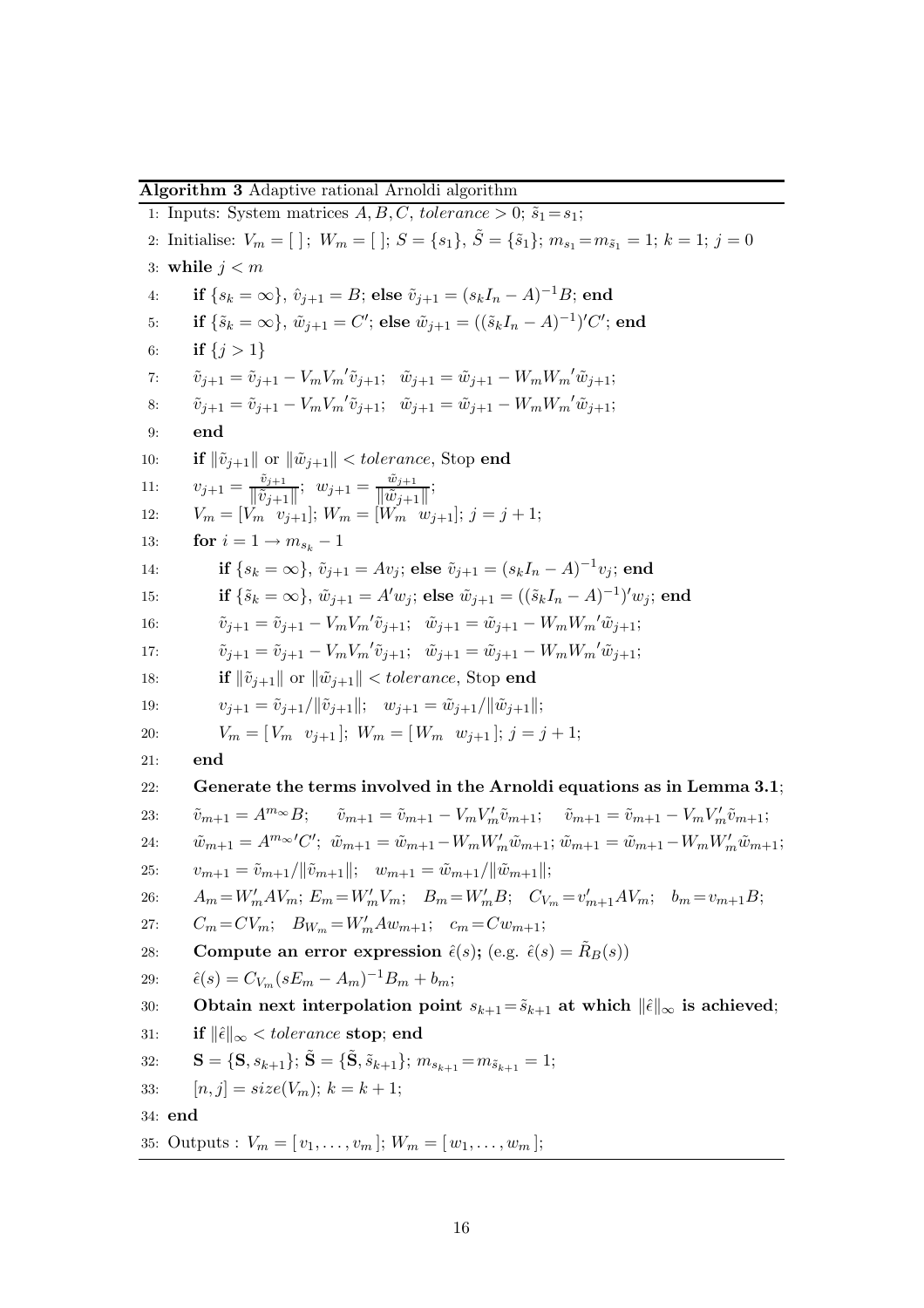in Theorem 4.1 by the projection

$$
\Delta_r(s) \stackrel{s}{=} (\underbrace{(\tilde{W}'\tilde{V})^{-1}\tilde{W}'\tilde{A}\tilde{V}}_{\tilde{A}_r}, \underbrace{(\tilde{W}'\tilde{V})^{-1}\tilde{W}'\tilde{B}}_{\tilde{B}_r}, \underbrace{\tilde{C}\tilde{V}}_{\tilde{C}_r}, 0)
$$

assuming  $(\tilde{W}'\tilde{V})$  is non-singular. The bases  $\tilde{V}$  and  $\tilde{W}$  are constructed by the rational Arnoldi algorithm given in Algorithm 2. Note that the order of the forward error estimates is  $2m+r < n$ where r is the order of approximation of  $H(s)$  or  $\Delta(s)$ . Different methods of approximation of  $H(s)$  and  $\Delta(s)$  depending on the available computational power and the time constrains result in different error estimates and therefore different adaptive schemes.

Remark 5.1. A full theoretical analysis of the computation complexity involved in the proposed adaptive methods is out of the scope of this paper. However we note that all the complex computations are at level m and can be considered as low cost operations.

A list of suggestions for the error estimates  $\hat{\epsilon}(s)$  to be used in line 28 of Algorithm 3 is given below in Table 1.

## 6 Numerical Examples

In this section the evaluation and comparison of the methods suggested in this paper is obtained by applying model reduction on two stable models whose singular values plots are given in Figure 1 below. Model rnd500 is a random model of order  $n = 500$  generated by the rss function in MATLAB [29], while 1riis11 is a model of order  $n = 270$  with transfer function being equal to the  $(1, 1)$  transfer function of the component 1r of the International Space Station and is frequently used as a benchmark for model reduction of large scale systems [1, 9]. Note from the frequency response plots in Figure 1, that both models exhibit complex dynamics and are therefore difficult to approximate.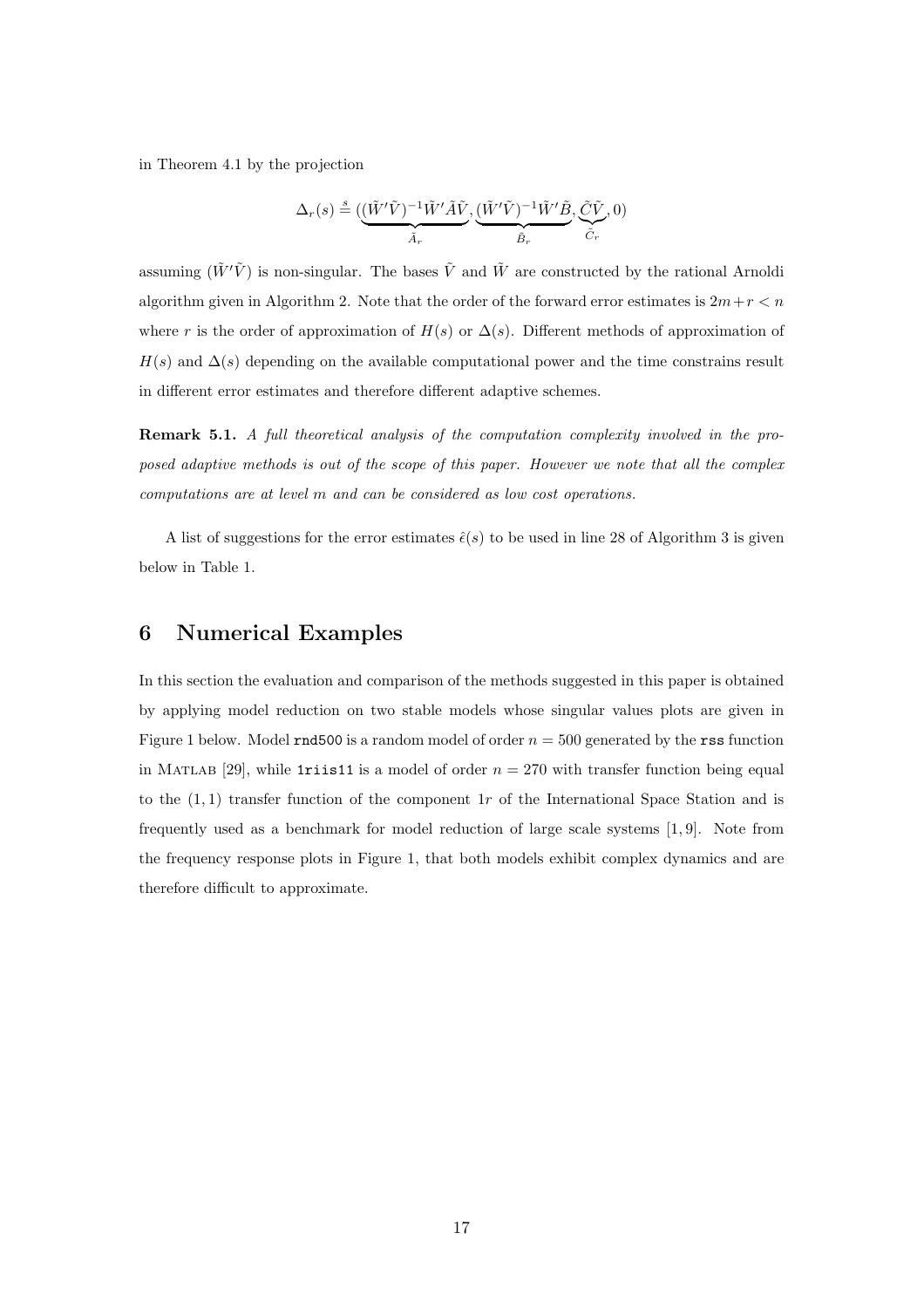| Error estimate $\hat{\epsilon}(s)$                                                 | Description                                                                                                         |
|------------------------------------------------------------------------------------|---------------------------------------------------------------------------------------------------------------------|
| $\hat{\epsilon}_{R_B}, \hat{\epsilon}_{R_C}$                                       | These are the frequency dependent parts of the                                                                      |
|                                                                                    | residual errors defined in $(23)$ and $(24)$ .                                                                      |
| $\hat{\epsilon}_{H_1^{single}}$ , $\hat{\epsilon}_{\Delta_1^{single}}$             | These are the forward error estimations defined in                                                                  |
|                                                                                    | (30) and (31) where $H_1^{single}(s)$ or $\Delta_1^{single}(s)$ are                                                 |
|                                                                                    | obtained by single point interpolation at the last                                                                  |
|                                                                                    | points added in $S$ and $\tilde{S}$ on the given iteration.                                                         |
| $\hat{\epsilon}_{H_{m+1}^{extended}}, \, \hat{\epsilon}_{\Delta_{m+1}^{extended}}$ | These are the forward error estimations defined in                                                                  |
|                                                                                    | (30) and (31) where $H_{m+1}^{extended}(s)$ or $\Delta_{m+1}^{extended}(s)$ are                                     |
|                                                                                    | extended versions of single point interpolations ob-                                                                |
|                                                                                    | tained by projection with the bases $\tilde{V} = [V_m, \hat{v}] \in$                                                |
|                                                                                    | $\mathbb{C}^{n \times m+1}$ and $\tilde{W} = [W_m, \hat{w}] \in \mathbb{C}^{n \times m+1}$ where $\hat{v}, \hat{w}$ |
|                                                                                    | are the columns obtained by single interpolation as                                                                 |
|                                                                                    | described above and orthogonalised with respect to                                                                  |
|                                                                                    | the bases $V_m$ and $W_m$ constructed on the given it-                                                              |
|                                                                                    | eration.                                                                                                            |
| $\hat{\epsilon}_{H_k^{rational}}, \hat{\epsilon}_{\Delta_k^{rational}}$            | These are the forward error estimations defined in                                                                  |
|                                                                                    | (30) and (31) where $H_k^{rational}(s)$ or $\Delta_k^{rational}(s)$ are                                             |
|                                                                                    | obtained by rational interpolation at the points in                                                                 |
|                                                                                    | $S$ and $\tilde{S}$ .                                                                                               |

Table 1: Error Estimates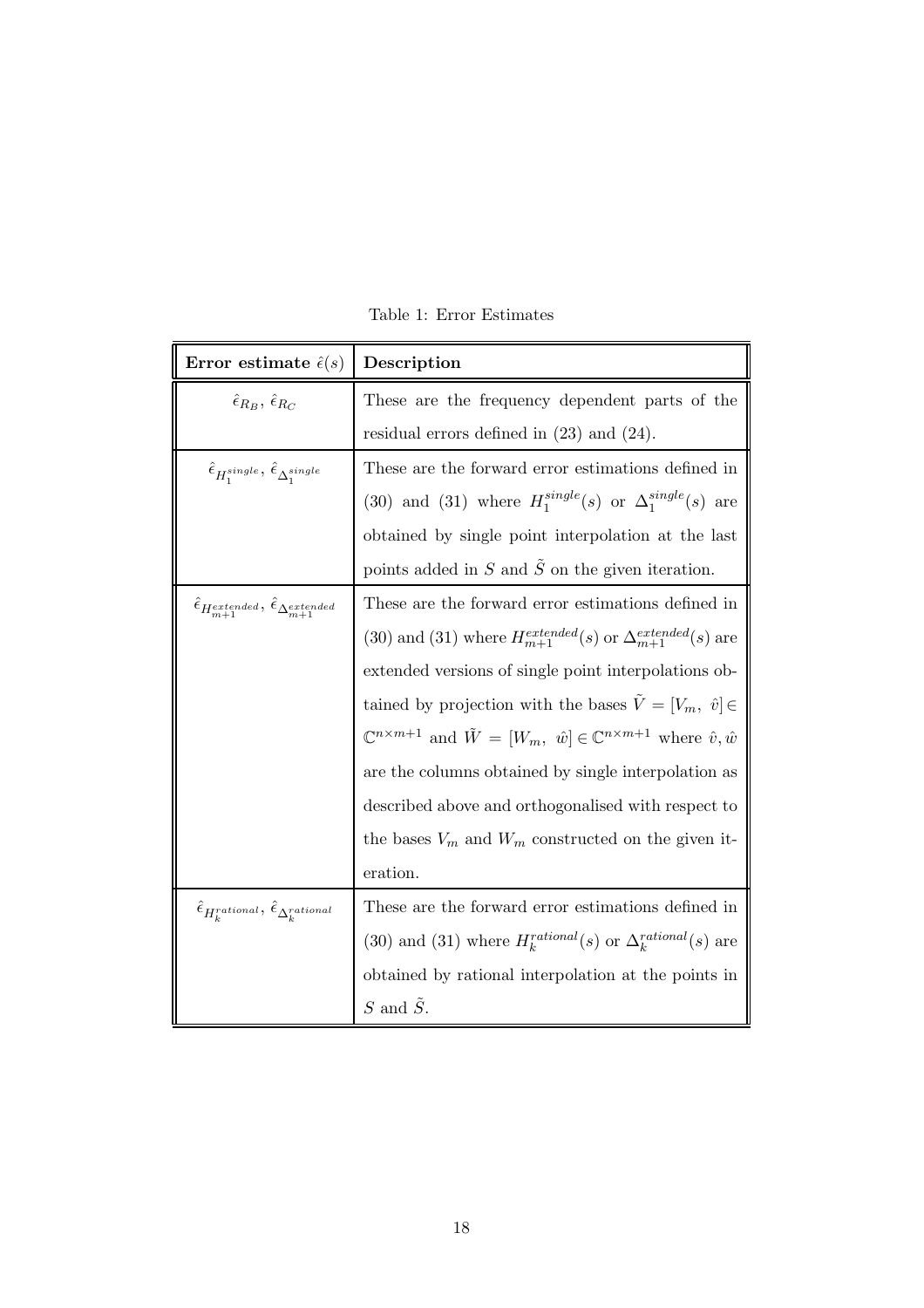

Figure 1: Singular values plots for the models rnd500 and 1riis11

To compare the performance of the adaptive algorithm using the various error estimates given in Table 1, Algorithm 3 was used for each one of them. To measure the accuracy of the approximations, in each case the relative  $\mathcal{H}_{\infty}$  error which is defined as  $\mathcal{E}_{\infty} := \frac{\|G - G_m\|_{\infty}}{\|G\|_{\infty}},$  was computed for different values of  $m$  and the results are shown below, in Figure 2. The results are also compared with the performance of balanced truncation and to the results of rational Arnoldi method interpolating at random interpolation points on the imaginary axis.

Observing part (a) of Figure 2 it is evident that a careful selection of interpolation points using information from the residual errors produces greatly improved approximations with lower relative error compared to the approximations obtained by the rational Arnoldi method at randomly selected interpolation points. As expected in all the cases the relative error tends to decrease as the order of approximation increases and the relative error tends to decrease faster when the interpolation points are computed using more accurate error estimates. Observing part (c) of the same figure it can be noticed that the error estimate  $\hat{\epsilon}_{\Delta_1^{single}}$  which is of order  $2m + 1$  seems to possess nearly identical information about the real error expression as the error estimate  $\hat{\epsilon}_{\Delta_{m+1}^{extended}}$  which is of order  $3m+1$ .

Generally it can be said that  $\hat{\epsilon}_{H_m^{rational}}$  and  $\hat{\epsilon}_{\Delta_m^{rational}}$  are equivalent error estimates. They provide the most accurate information for the interpolation points to be used but they also require more computation time for their construction. The estimates  $\hat{\epsilon}_{H_{m+1}^{extended}}, \hat{\epsilon}_{\Delta_{m+1}^{extended}}$  and  $\hat{\epsilon}_{\Delta_1^{single}}$  can also be considered as equivalent error estimates. These estimates are improved considerably when the order of approximation is increased. Moreover  $\hat{\epsilon}_{\Delta_1^{single}}$  is less expensive to compute and it is therefore preferred over the other two. Finally the other estimates are less accurate but their approximation improves as the order of approximation increases.

Therefore for accurate interpolation point selection with minimum computational effort the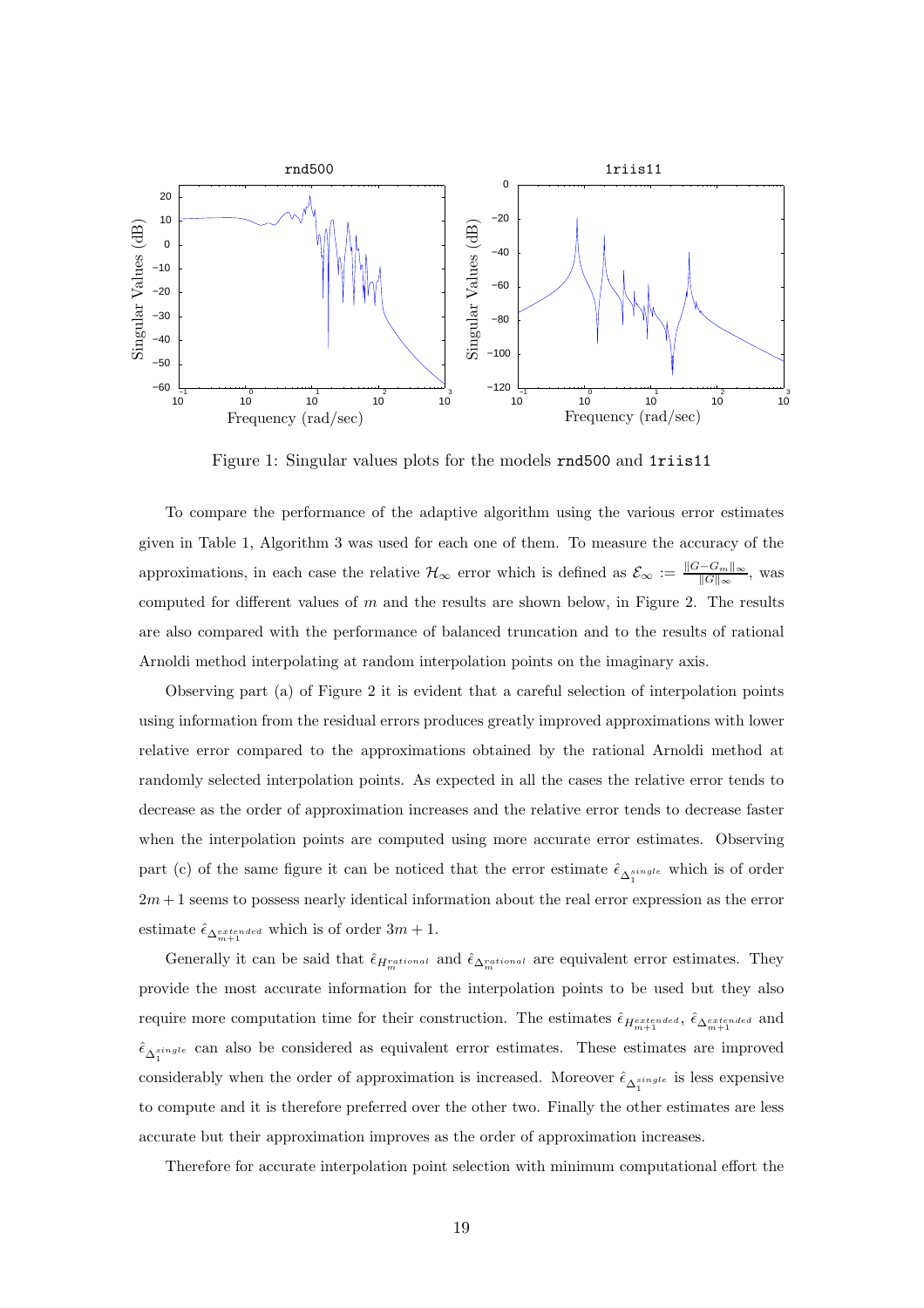

Figure 2: Relative  $\mathcal{H}_{\infty}$  error plots for the adaptive Arnoldi schemes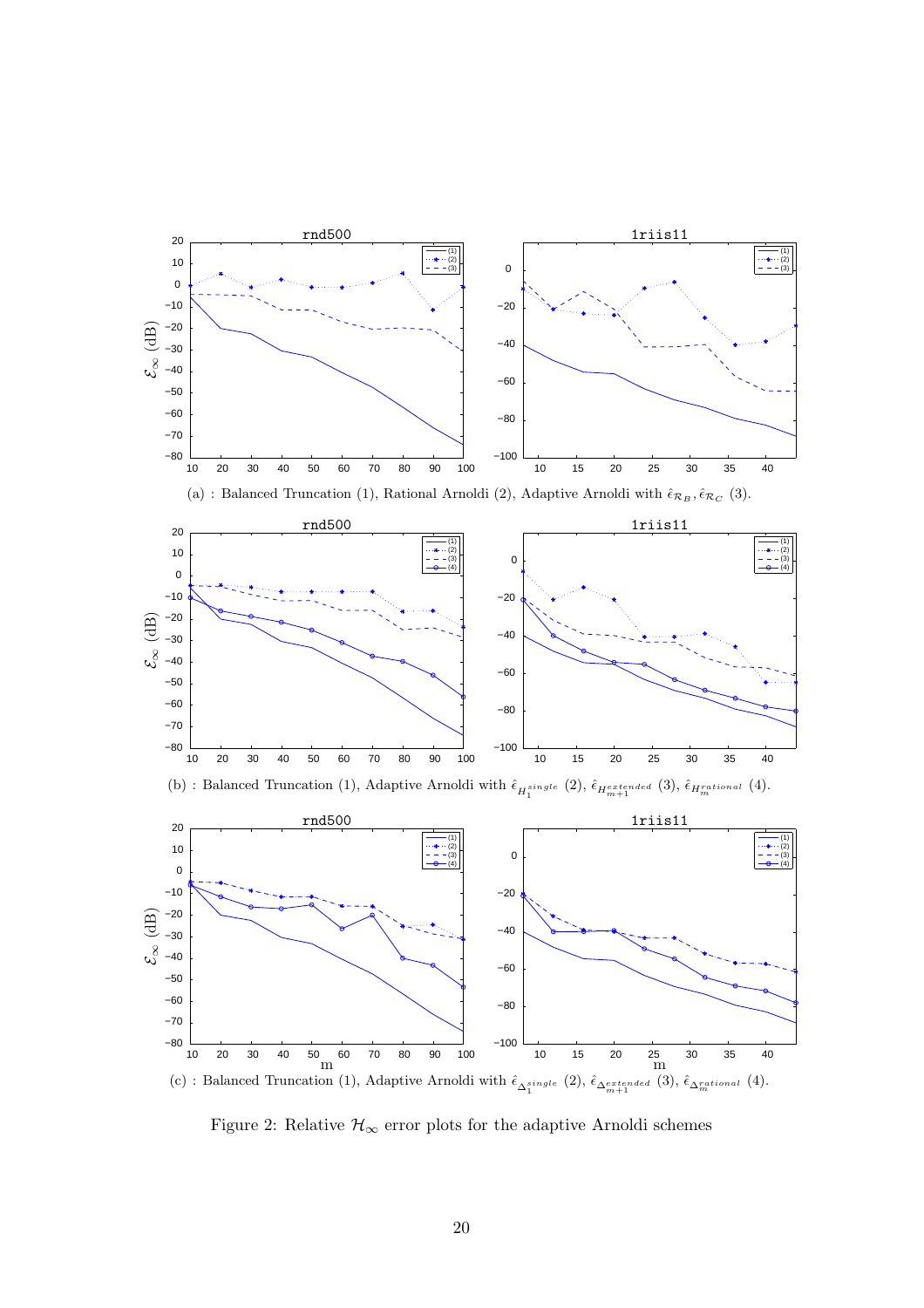adaptive Arnoldi algorithm given in Algorithm 3 could be implemented to choose in line 28 a more accurate and expensive estimate while the order of approximation remains low and then switch to a less expensive estimate to avoid intensive computations.

# 7 Conclusions

The work of this paper develops Arnoldi-like and Lanczos-like equations for the rational case in the standard form. The main additional cost for deriving these simple expressions is an extra iteration of the algorithms which does not require the computation of the inverse of any matrix; due to the low cost the methods can be applied efficiently for the approximation of large scale systems. Using the Arnoldi and Lanczos-like equations simple residual error expressions and forward error approximations have also been developed. The residual error expressions as well as the approximations of the forward error expressions derived, contain reduced terms only and can be computed efficiently on every iteration providing useful information about the selection of the interpolation frequencies at which the moments should be matched. The adaptive method developed tends to reduce the error in the range of frequencies where there is useful information without a priori knowledge of the original system and improves greatly the approximations obtained by rational Arnoldi methods.

Thus we suggest to use the more expensive  $\hat{\epsilon}(s)$  when time constraint is not the main concern or a less expensive  $\hat{\epsilon}(s)$  for faster computation. Alternatively a combination of the interpolation point selection methods could be used such that an expensive, and hence more accurate, method can be used while the order of the system remains small and a less expensive method could be used when the order m becomes larger.

# References

- [1] A.C. Antoulas. Short course on model reduction of large-scale dynamical systems. Technical report, Rise University, Houston, TX., 2001.
- [2] A.C. Antoulas. Lectures on the Approximation of Large-Scale Dynamical Systems. SIAM, 2005.
- [3] A.C. Antoulas, D.C. Sorensen, and S. Gugercin. A survey of model reduction methods for large-scale systems. Contemp. Math, 280:193–219, 2001.
- [4] W.E. Arnoldi. The principle of minimized iterations in the solution of matrix eigenvalue problem. Quart. Appl. Math., 9:17–29, 1951.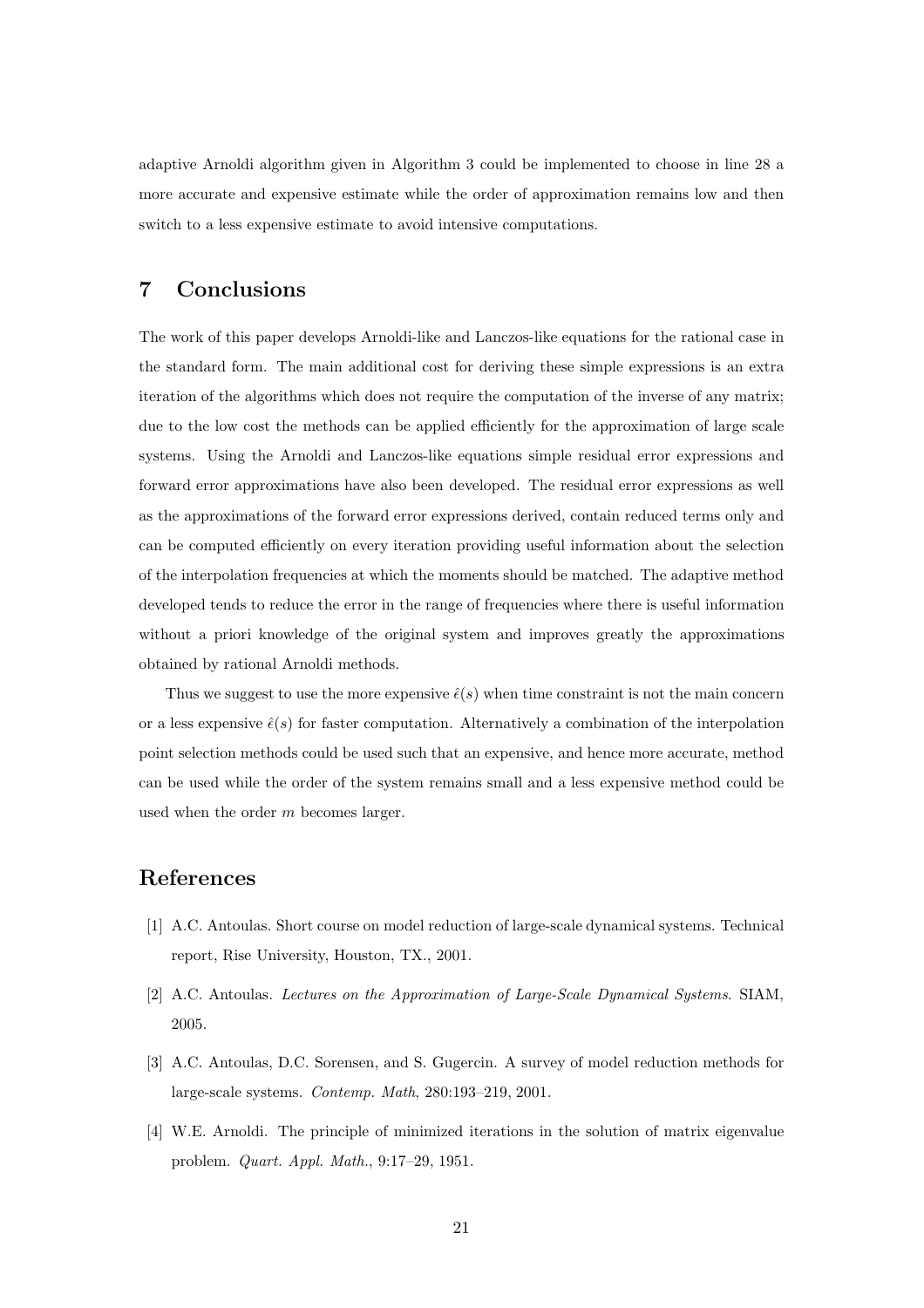- [5] Z. Bai and Q. Ye. Error estimation of the pad´e approximation of transfer functions via the lanczos process. Electronic transactions on Numerical Analysis, 7:1–17, 1998.
- [6] D.L. Boley. Krylov subspace methods in linear control and model reduction: A survey. In Cornelius Lanczos Centenary Conference, pages 377–379, December 1993.
- [7] D.L. Boley and G. Golub. The nonsymmetric Lanczos algorithm and controllability. Syst. Contr. Lett., 16:97–105, 1991.
- [8] A. Bultheel and M. Van Barel. Padé techniques for model reduction in linear system theory: a survey. J. Comput. Appl. Math, 14:401–438, March 1986.
- [9] Y. Chahlaoui and P.V. Dooren. A collection of benchmark examples for model reduction of linear time invariant dynamical systems. Technical report, February 2002.
- [10] C.C. Chu and H.J. Lee. Applications of multi-point arnoldi algorithms to linear lumbed transformer model simplifications. In IEEE, Power Engineering Society Summer Meeting, volume 4, pages 2406–2411, 2000.
- [11] J. Cullum, A. Ruehli, and T. Zhang. A method for reduced-order modeling and simulation of large interconnect circuits and its application to PEEC models with retardation. IEEE Trans. on Circuits and Systems-II: Analog and Digital signal processing, 47(4):261–273, April 2000.
- [12] J. Cullum and T. Zhang. Two-sided Arnoldi and nonsymmetric Lanczos algorithms. SIAM J. Matrix Anal. Appl, 24(2):303–319, 2002.
- [13] P. Feldman and R.W. Freund. Efficient linear circuit analysis by Padé approximations via the Lanczos method. IEEE Trans. Computed-Aided Design of integrated circuits and systems, 14(5):639–649, May 1995.
- [14] M. Frangos and I.M. Jaimoukha. Adaptive rational Krylov algorithms for model reduction. In Proc. European Control Conference, pages 4179–4186, July 2007.
- [15] M. Frangos and I.M. Jaimoukha. Rational interpolation: Modified rational Arnoldi algorithm and Arnoldi-like equations. In Proc. IEEE Conference on Decision and Control, pages 4379–4384, December 2007.
- [16] K. Gallivan, E. Grimme, and P. Van Dooren. Pad´e approximation of large-scale dynamic systems with Lanczos methods. In Proc. IEEE Conference on Decision and Control, 1994.
- [17] K. Gallivan, E. Grimme, and P. Van Dooren. A rational Lanczos algorithm for model reduction. Numer. Algorithms, 12:33–64, 1996.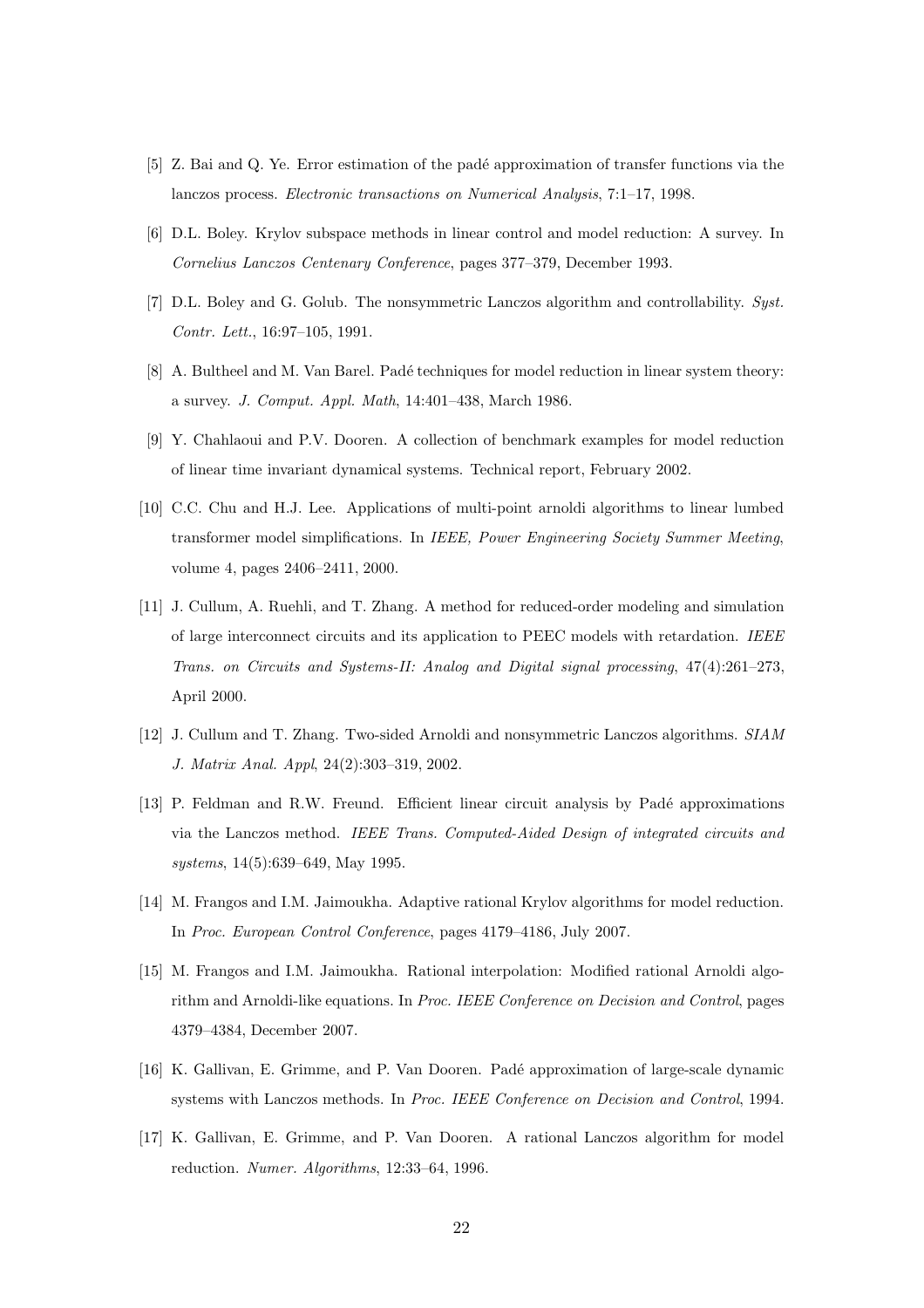- [18] K. Gallivan, A. Vandendorpe, and P. Van Dooren. Sylvester equations and projection-based model reduction. J. Comput. Appl. Math, 162:213–229, 2004.
- [19] W.B. Gragg and A. Lindquist. On the partial realization problem. Linear Algebra and its Applications, 50:277–319, 1983.
- [20] E. Grimme. Krylov projection methods for model reduction. PhD thesis, University of Illinois at Urbana-Champain, Urbana, Illinois, 1997.
- [21] E. Grimme, K. Gallivan, and P. Van Dooren. A rational Lanczos algorithm for model reduction II: Interpolation point selection. Technical report, University of Illinois at Urbana Champaign., 1998.
- [22] E.J. Grimme, D.C. Sorensen, and P. Van Dooren. Model reduction of state space systems via an implicitly restarted Lanczos method. Numer. Algorithms, 12:1–31, 1995.
- [23] I.M. Jaimoukha and E.M. Kasenally. Krylov subspace methods for solving large lyapunov equations. SIAM J. Matrix Anal. Appl, 31(1):227–251, 1994.
- [24] I.M. Jaimoukha and E.M. Kasenally. Oblique projection methods for large-scale model reduction. SIAM J. Matrix Anal. Appl, 16(2):602–627, 1995.
- [25] I.M. Jaimoukha and E.M. Kasenally. Implicitly restarted Krylov subspace methods for stable partial realizations. SIMAX, 18(3):633–652, 1997.
- [26] C. Lanczos. An iteration method for the solution of the eigenvalue problem of linear differential and integral operators. J. Res. Nat. Bur. Stand, 45:255–282, 1950.
- [27] C. Lanczos. Solution of systems of linear equations by minimized iterations. J. Res. Nat. Bur. Stand, 49:33–53, 1952.
- [28] H.J. Lee, C.C. Chu, and W.S. Feng. An adaptive-order rational Arnoldi method for modelorder reductions of linear time-invariant systems. Linear Algebra and its Applications, 415:235–261, 2006.
- [29] Matlab. The MathWorks, Inc., Copyright 1994-2008.
- [30] V. Papakos. Restarted Lanczos algorithms for model reduction. PhD thesis, Imperial College of Science, Technology and Medicine, London,UK, Mar 2003.
- [31] V. Papakos and I.M. Jaimoukha. Model reduction via an LFT-based explicitly restarted nonsymmetric Lanczos algorithm. In MTNS-02, 2002.
- [32] A. Ruhe. The rational Krylov algorithm for nonsymmetric eigenvalue problems III: complex shifts for real matrices. BIT Numerical Mathematics, 34:165–176, November 1994.